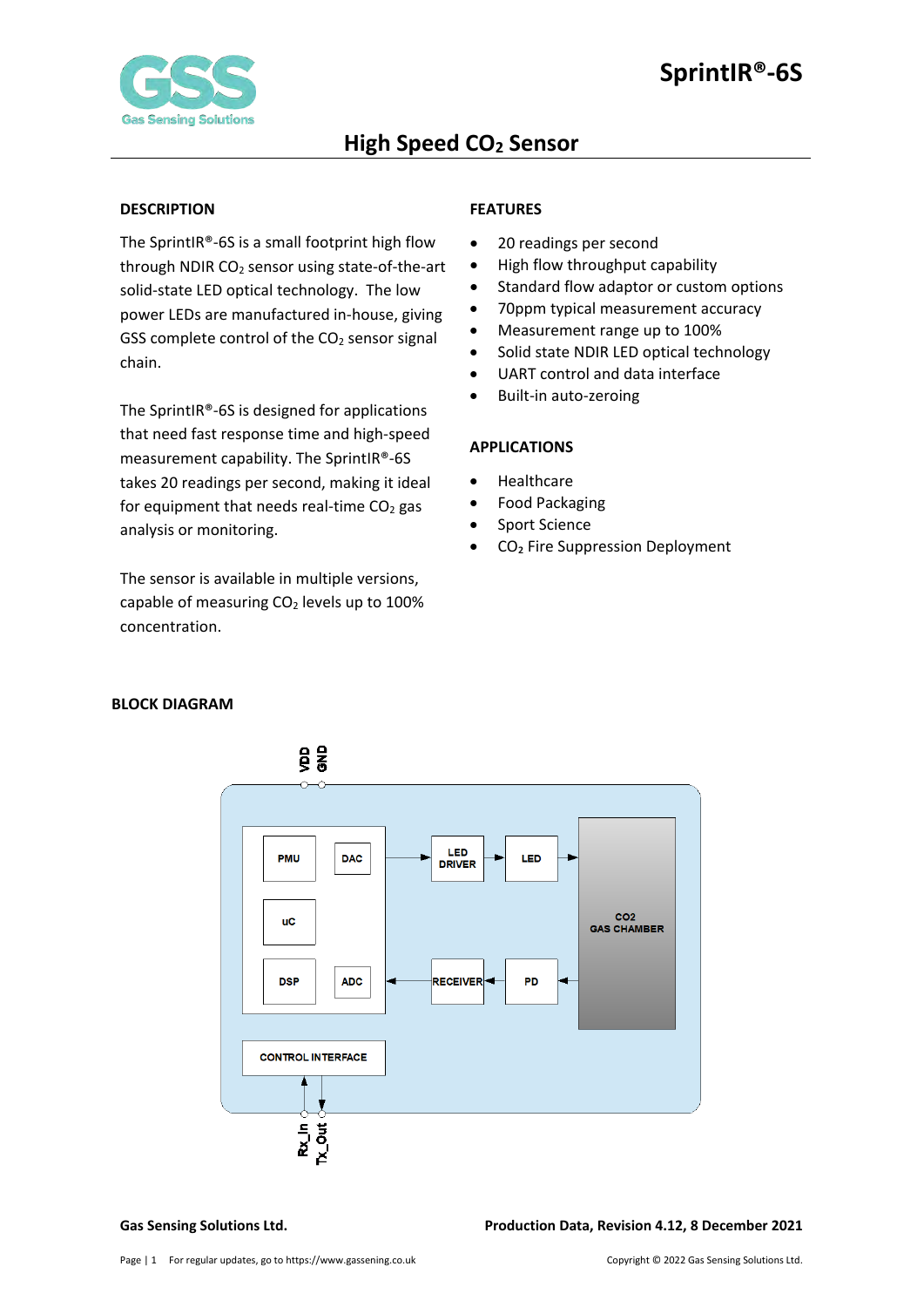

# High Speed CO<sub>2</sub> Sensor

## **TABLE OF CONTENTS**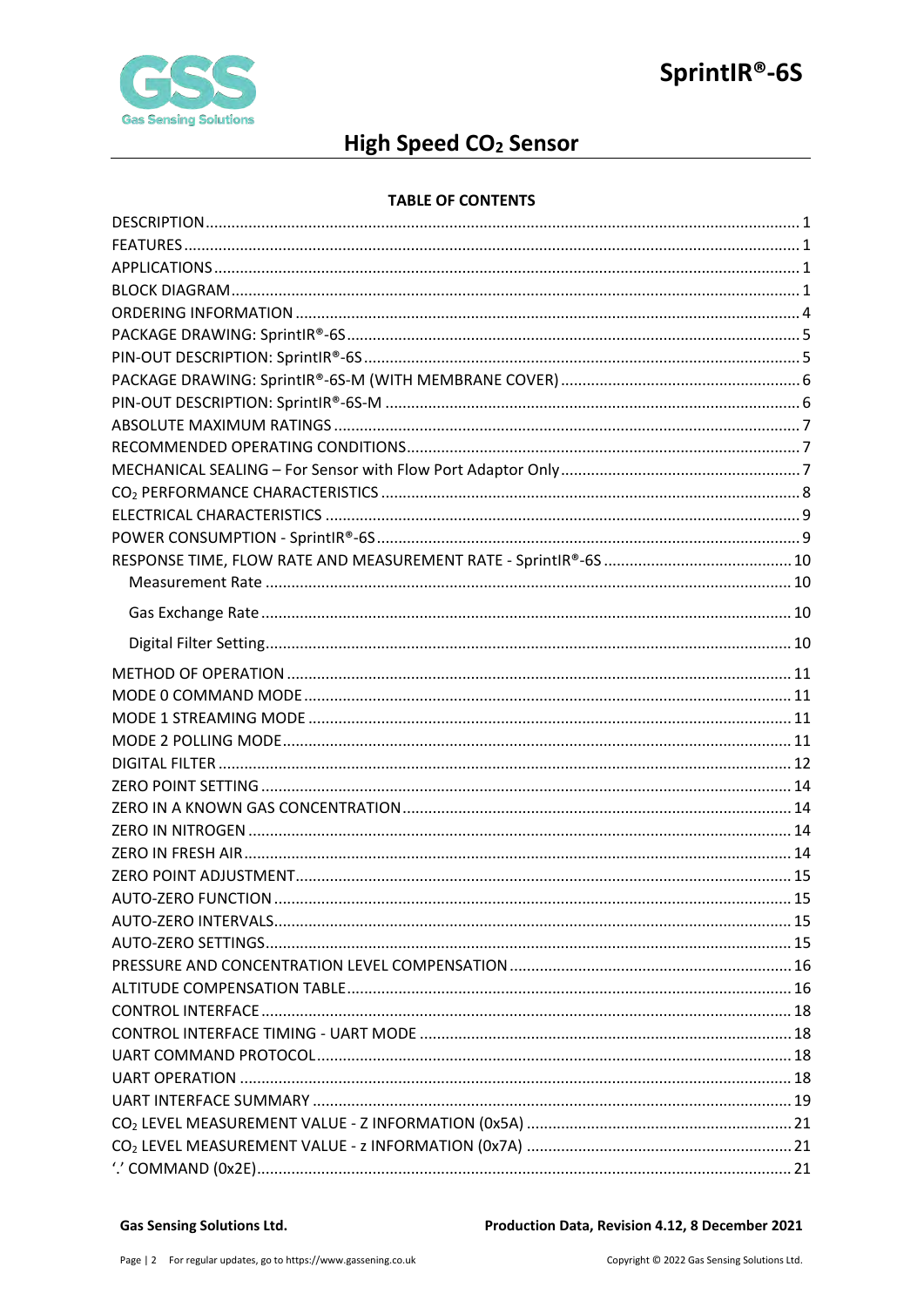

# High Speed CO<sub>2</sub> Sensor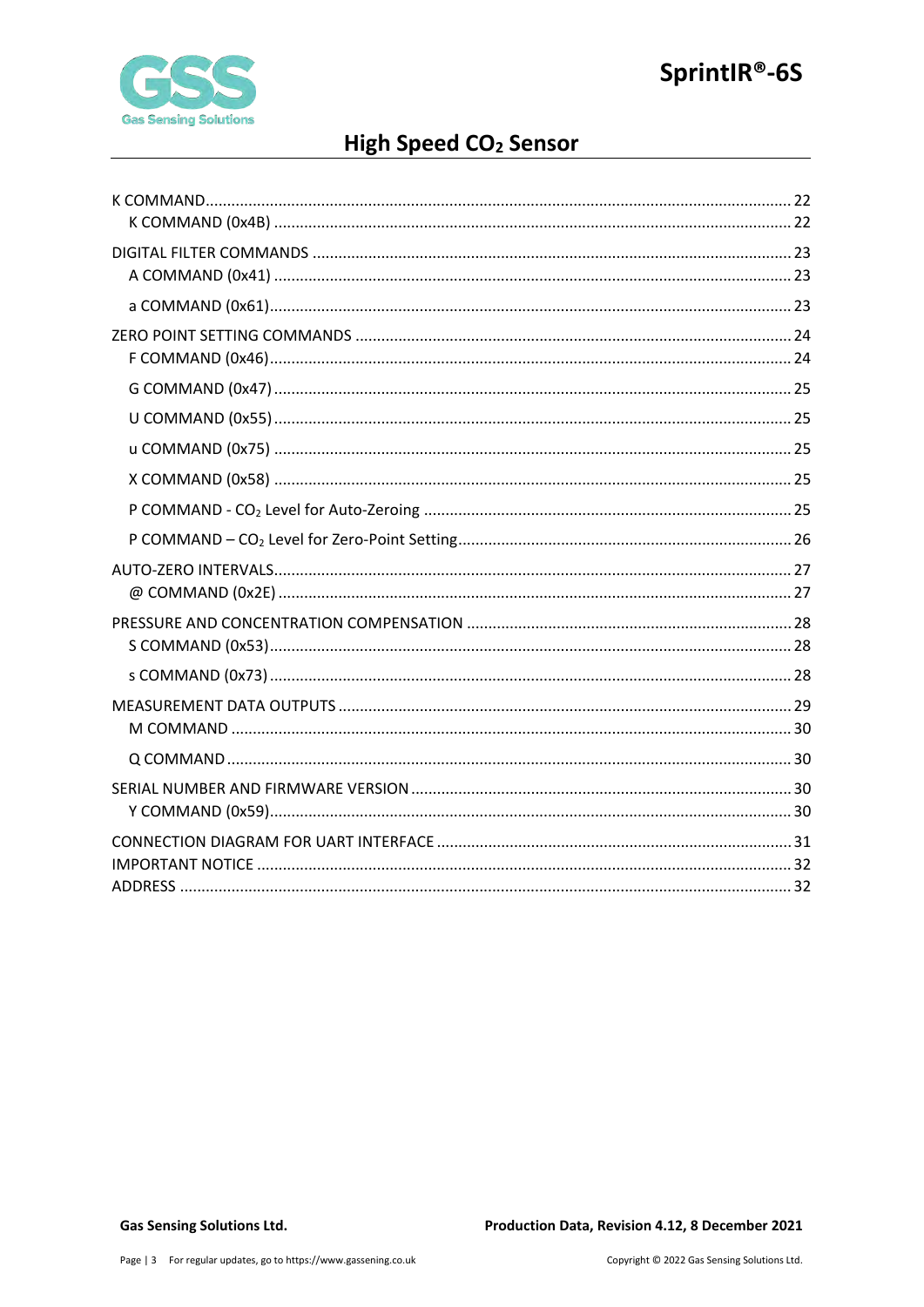

### <span id="page-3-0"></span>**ORDERING INFORMATION**

# **SPRINTIR-6S-X-X**

| x   | <b>Measurement Range</b> |
|-----|--------------------------|
|     | $0 - 5%$                 |
| 10  | $0 - 10%$                |
| 20  | $0 - 20%$                |
| 60  | 0-60%                    |
| 100 | 0-100%                   |

|       | <b>Gas Cover</b>        |
|-------|-------------------------|
| Blank | Flow through adaptor as |
|       | standard                |
| м     | Membrane instead of     |
|       | flow adaptor            |

## **Notes:**

- 1. Sensors are shipped individually
- 2. Custom flow through adaptors are available, contact GSS for options

# **See separate data sheet for SprintIR®-6S evaluation kit options.**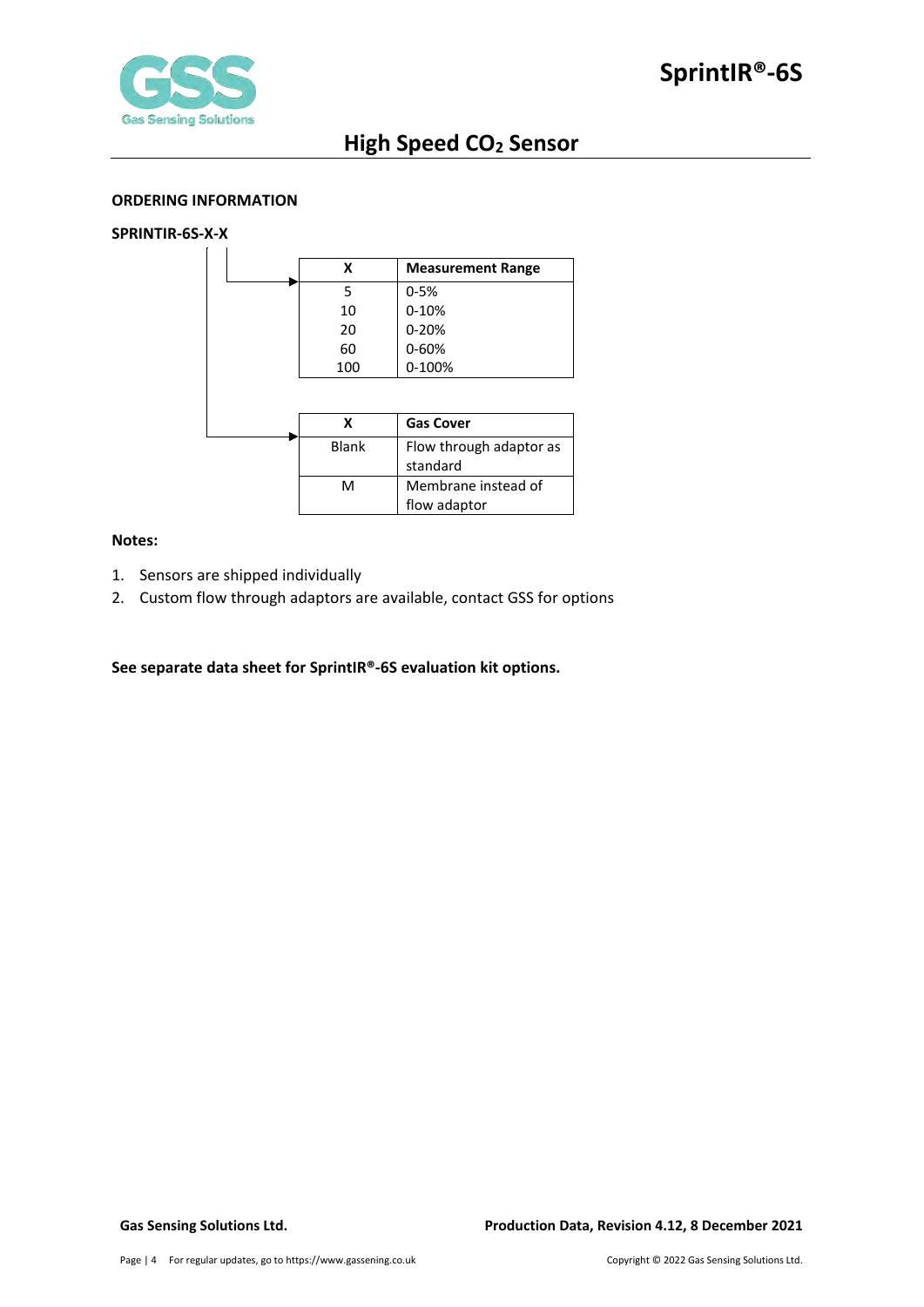

# <span id="page-4-0"></span>**PACKAGE DRAWING: SprintIR®-6S**







**Weight = ~10g** 

# <span id="page-4-1"></span>**PIN-OUT DESCRIPTION: SprintIR®-6S**

| PIN | <b>NAME</b> | <b>TYPE</b>    | <b>DESCRIPTION</b>          |
|-----|-------------|----------------|-----------------------------|
|     | Rx In       | Digital Input  | <b>UART Receive Input</b>   |
|     | Tx Out      | Digital Output | <b>UART Transmit Output</b> |
|     | GND         | Supply         | Sensor ground               |
| 4   | VDD         | Supply         | Sensor supply voltage       |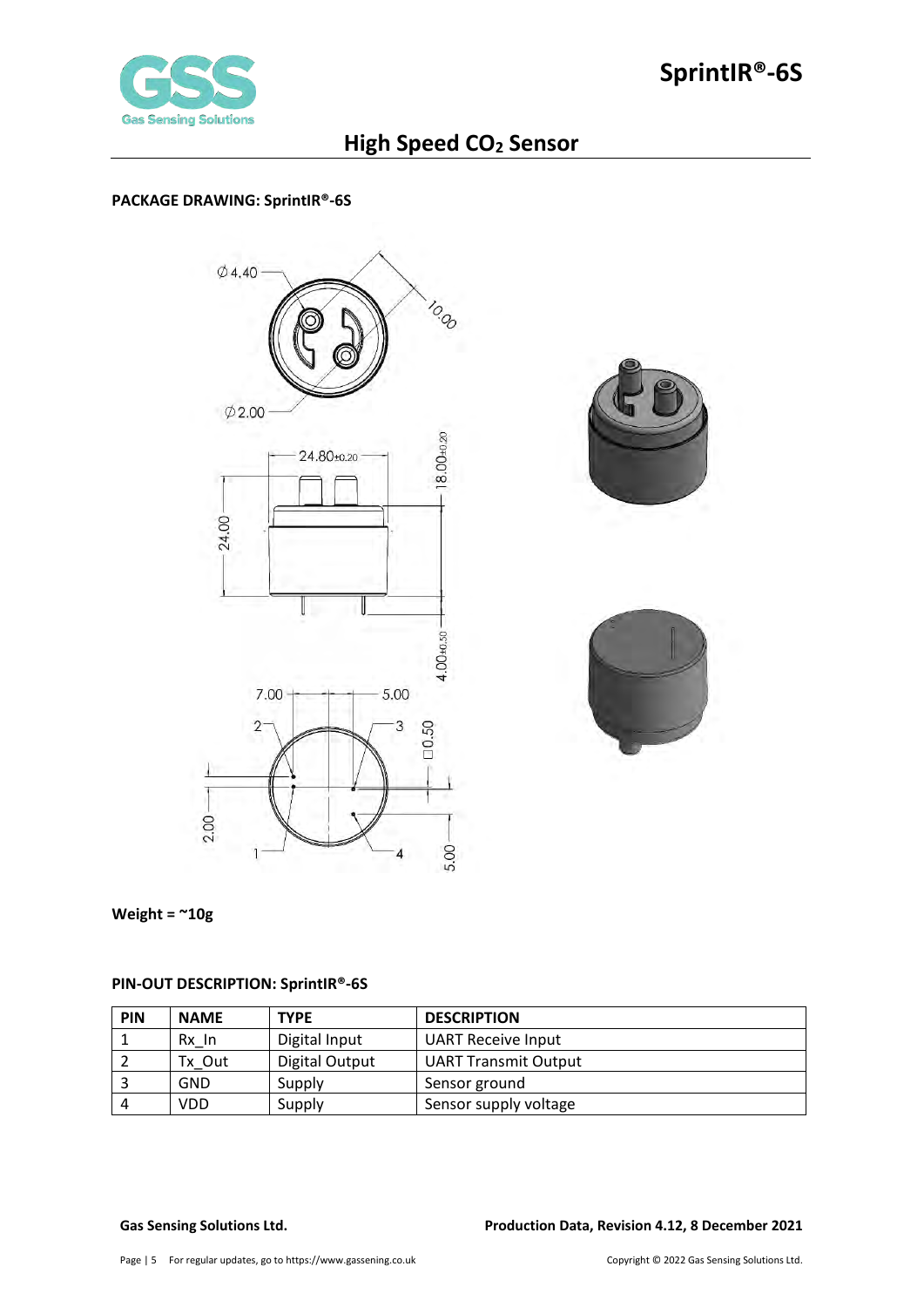

# <span id="page-5-0"></span>**PACKAGE DRAWING: SprintIR®-6S-M (WITH MEMBRANE COVER)**







**Weight = ~10g** 

# <span id="page-5-1"></span>**PIN-OUT DESCRIPTION: SprintIR®-6S-M**

| <b>PIN</b> | <b>NAME</b> | <b>TYPE</b>    | <b>DESCRIPTION</b>          |
|------------|-------------|----------------|-----------------------------|
|            | Rx In       | Digital Input  | <b>UART Receive Input</b>   |
|            | Tx Out      | Digital Output | <b>UART Transmit Output</b> |
|            | GND         | Supply         | Sensor ground               |
| 4          | VDD         | Supply         | Sensor supply voltage       |

## **Gas Sensing Solutions Ltd. Production Data, Revision 4.12, 8 December 2021**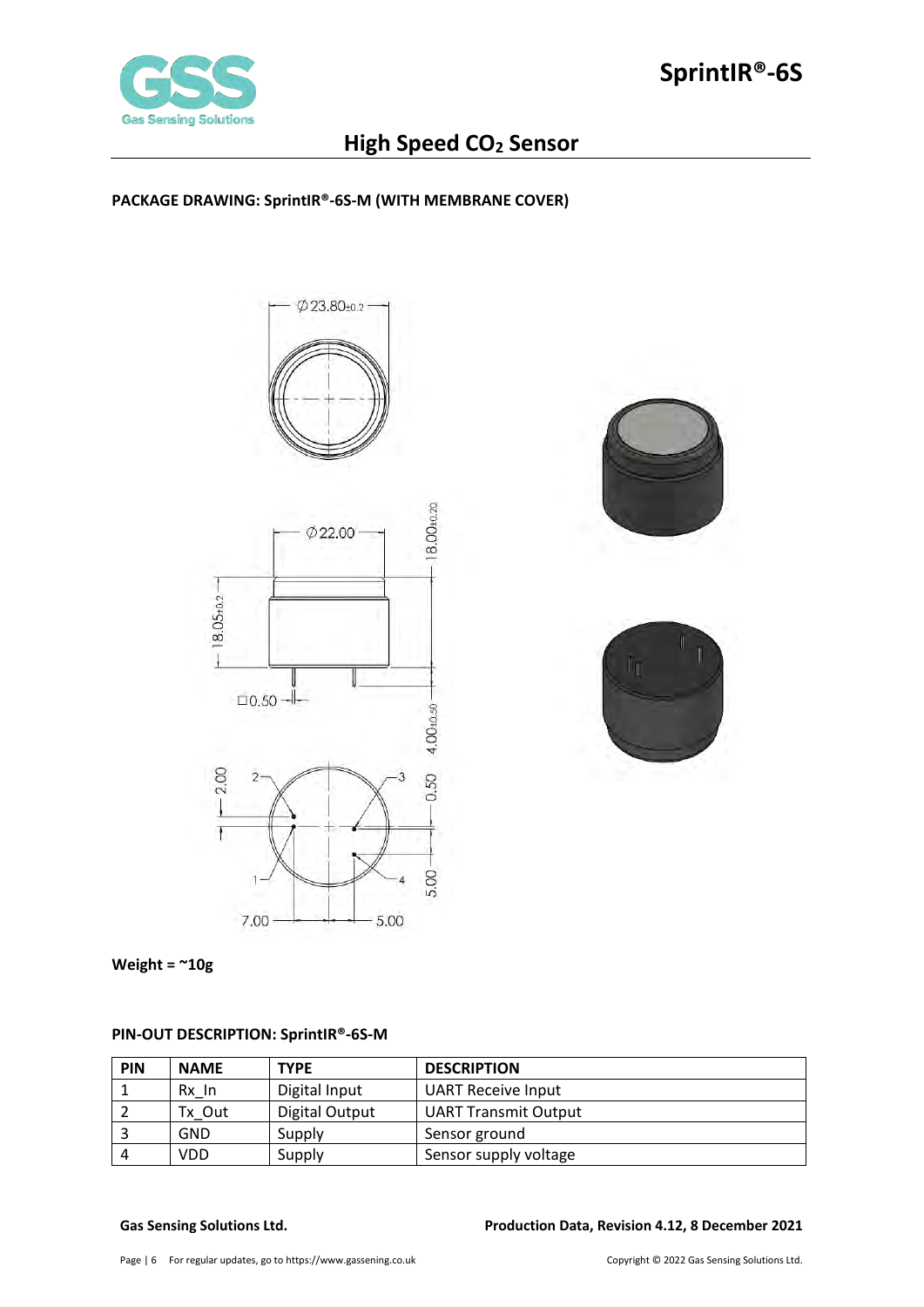

### <span id="page-6-0"></span>**ABSOLUTE MAXIMUM RATINGS**

Absolute Maximum Ratings are stress ratings only. Permanent damage to the SprintIR®-6S may be caused by continuously operating at or beyond these limits. The SprintIR®-6S functional operating limits and guaranteed performance specifications are given at the test conditions specified.



ESD Sensitive Device. This sensor uses ESD sensitive components. It is therefore generically susceptible to damage from excessive static voltages. Proper ESD precautions must be taken during handling and storage of this device.

| <b>CONDITION</b>                              | <b>MIN</b>      | <b>MAX</b>      |
|-----------------------------------------------|-----------------|-----------------|
| <b>Supply Voltages</b>                        | $-0.3V$         | $+6.0V$         |
| Voltage Range Digital Inputs                  | GND -0.3V       | 5V              |
| Operating Temperature Range (T <sub>a</sub> ) |                 |                 |
| Standard                                      | $0^{\circ}$ C   | $+50^{\circ}$ C |
| Storage Temperature Range                     | $-40^{\circ}$ C | $+70^{\circ}$ C |
| Humidity Range (RH), Non-                     | 0               | 95%             |
| Condensing                                    |                 |                 |
| <b>Operating Ambient Pressure Range</b>       | 500mbar         | 2bar            |

## <span id="page-6-1"></span>**RECOMMENDED OPERATING CONDITIONS**

| <b>PARAMETER</b> | <b>SYMBOL</b> | MIN          | <b>TYP</b>        | <b>MAX</b> | UNIT |
|------------------|---------------|--------------|-------------------|------------|------|
| Supply           | VDD           | חר ר<br>د∡.د | $\Omega$<br>ں . ب | ر.ر        |      |
| Ground           | GND           |              |                   |            |      |

#### <span id="page-6-2"></span>**MECHANICAL SEALING – For Sensor with Flow Port Adaptor Only**

| <b>CONDITION</b>                  | MIN    | <b>MAX</b> |
|-----------------------------------|--------|------------|
| Test gauge Pressure <sup>1</sup>  | 0.3bar |            |
| Burst gauge Pressure <sup>2</sup> | 2bar   |            |

#### **Test Conditions Unless Otherwise Specified**

**1.** The mechanical sealing between the flow adaptor and sensor housing is tested by pressurising the gas chamber to 0.3bar. The pressure reading must not drop by more than 1mbar within 30 seconds

- **2.** Guaranteed by design, not tested
- **3.** Sensors with a membrane cover do not have an air-tight seal between the sensor casing and the main sensor body.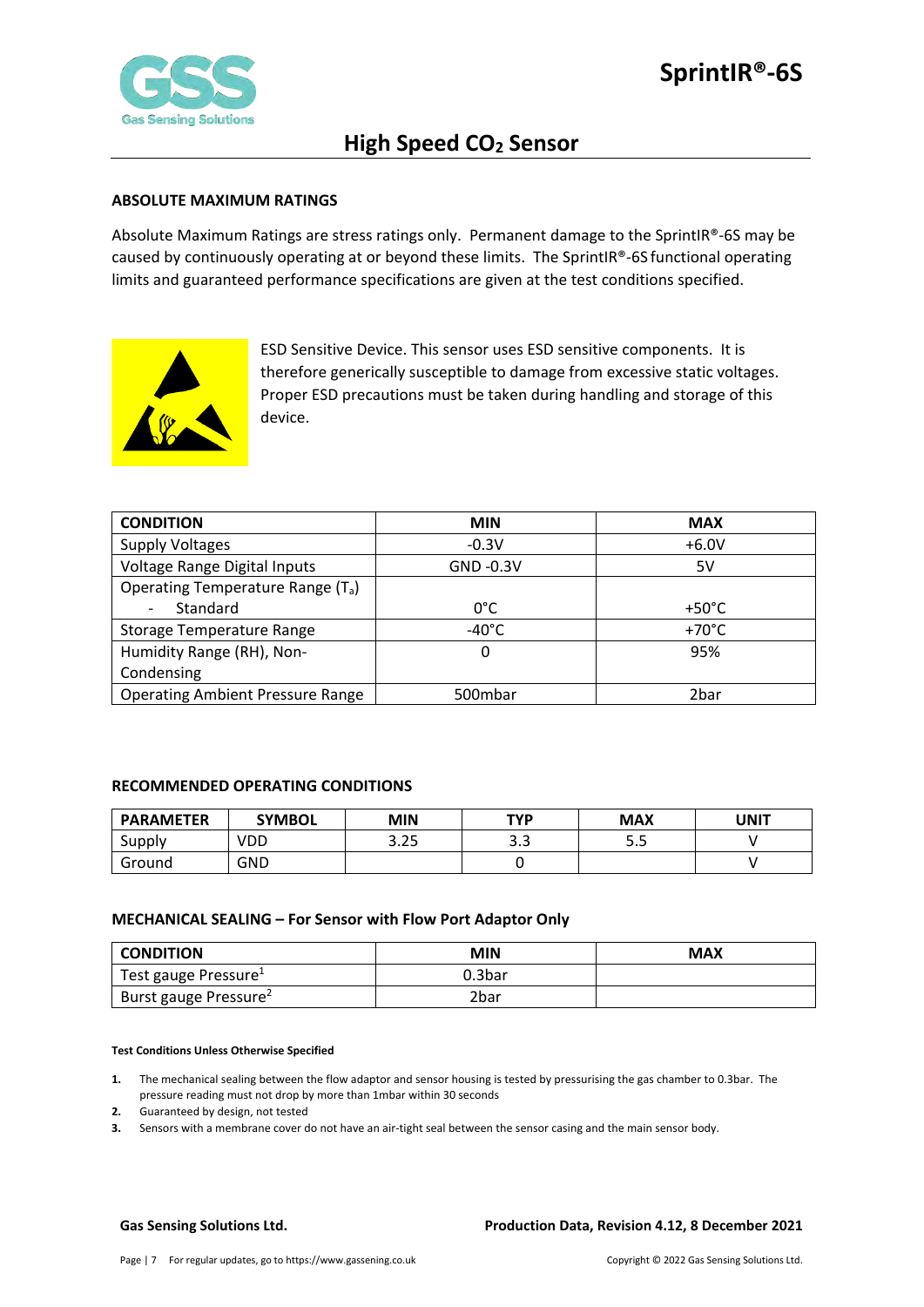

#### <span id="page-7-0"></span>**CO2 PERFORMANCE CHARACTERISTICS**

#### **Test Conditions Unless Otherwise Specified**

VDD = 3.3V, GND = 0V, RH = 0% non-condensing, T= 25°C, Pressure = 1013mbar, Flow Rate = 0.1l/minute

| <b>PARAMETER</b>               | <b>SYMBOL</b> | <b>TEST</b>                               | <b>MIN</b>  | <b>TYP</b>                                        | <b>MAX</b>             | <b>UNIT</b>    |
|--------------------------------|---------------|-------------------------------------------|-------------|---------------------------------------------------|------------------------|----------------|
|                                |               | <b>CONDITIONS</b>                         |             |                                                   |                        |                |
| CO <sub>2</sub> measurement    |               |                                           | 0           |                                                   | 5                      | $\%$           |
| range                          |               |                                           | $\mathsf 0$ |                                                   | 20                     | $\%$           |
|                                |               |                                           | 0           |                                                   | 60                     | %              |
|                                |               |                                           | 0           |                                                   | 100                    | $\%$           |
| Accuracy (0-5% sensor)         |               | @25°C, @ 2% CO2                           |             |                                                   |                        |                |
| Accuracy (0-10% sensor)        |               | @25°C, @ 9% CO2                           |             |                                                   | ±(70                   |                |
| Accuracy (0-20% sensor)        |               | @25°C, @ 12% CO2                          |             |                                                   | $+5%$ rdg)             | ppm            |
| Accuracy (0-60% sensor)        |               | @25°C, @ 20% CO2                          |             |                                                   |                        |                |
| Accuracy (0-100% sensor)       |               | @25°C, @ 60% CO2                          |             |                                                   | $±$ (300<br>$+5%$ rdg) | ppm            |
| Accuracy                       |               | @25°C                                     |             | ±(70<br>$+5%$ rdg)                                |                        | ppm            |
| (Peak-Peak) 0-60%              |               | 0°C to +50°C, after<br>zero @25°C         |             | $±(70 + 5%$ rdg<br>$+$ ~0.1% per<br>$^{\circ}$ C) |                        | ppm            |
| Accuracy<br>(Peak-Peak) 0-100% |               | @25°C                                     |             | ±(300)<br>$+5%$ rdg)                              |                        | ppm            |
|                                |               | 0°C to +50°C, after<br>zero @25°C         |             | ±(300<br>+5%rdg<br>+~0.1% per<br>°C)              |                        | ppm            |
| CO <sub>2</sub> RMS Noise      |               | Digital filter setting 16                 |             | 6                                                 |                        | ppm            |
| <b>Time to Valid</b>           |               | First value from                          |             | 0.3                                               |                        | secs           |
| Measurement                    |               | sensor                                    |             |                                                   |                        |                |
| After Power-On                 |               |                                           |             |                                                   |                        |                |
| <b>Response Time</b>           |               | T <sub>90</sub> , no filter<br>@ 0.1l/min |             | 3.6                                               |                        | secs           |
|                                |               | $T_{90}$ , filter = 16<br>@ 0.1l/min      |             | 4.2                                               |                        |                |
| Repeatability                  |               | @25°C, 0-60%                              |             | $±(70+5%rd)$                                      |                        | ppm            |
|                                |               | @25°C, 0-100%                             |             | ±(300<br>$+5%$ rdg)                               |                        | ppm            |
| Current                        |               | Peak current when<br>sampling             |             | 35                                                |                        | mA             |
| Consumption                    |               | Peak at turn-on                           |             | 40                                                |                        | mA             |
|                                |               | SLEEP Mode (KO<br>command)                |             | 0.01                                              |                        | m <sub>A</sub> |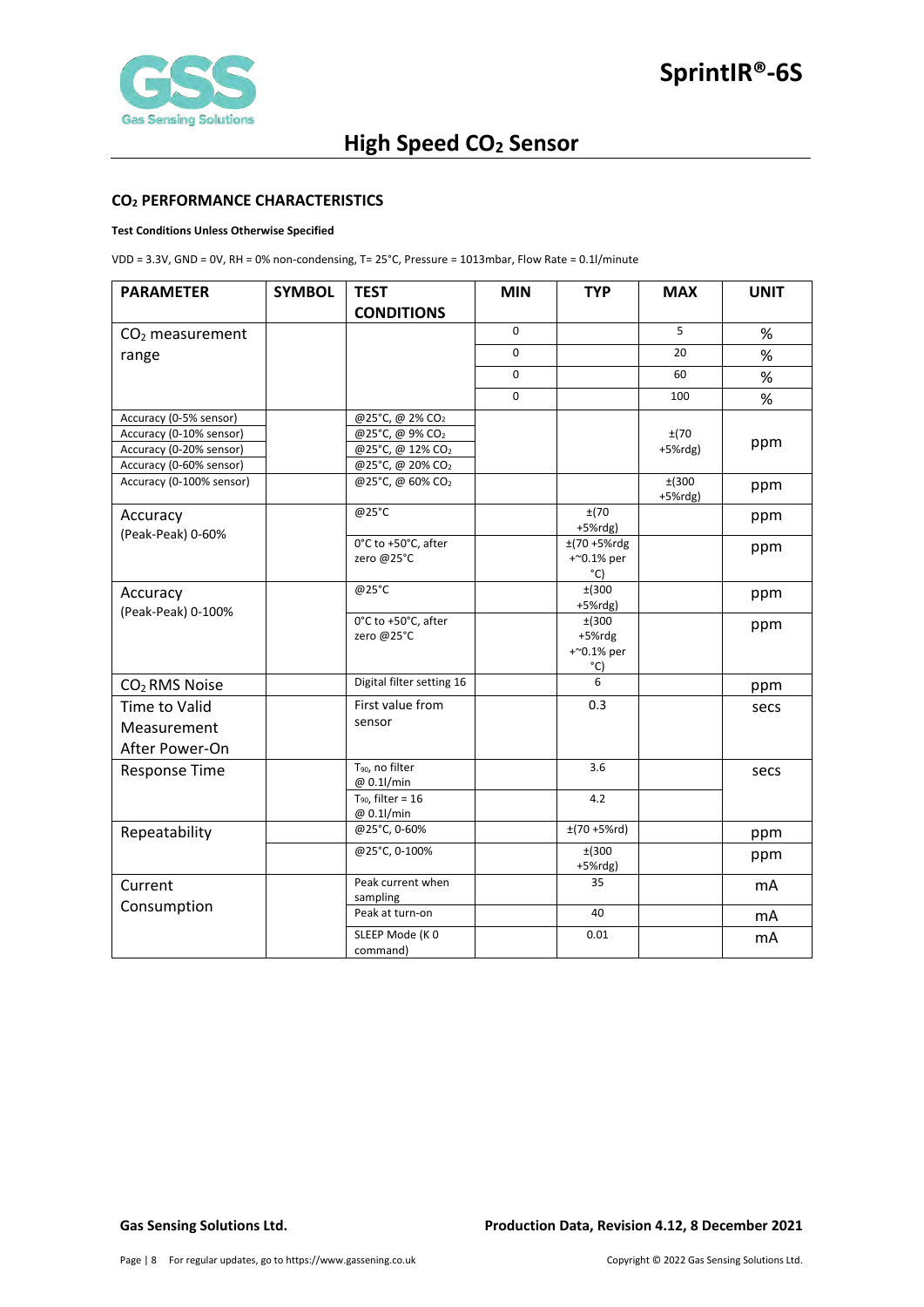

## <span id="page-8-0"></span>**ELECTRICAL CHARACTERISTICS**

| <b>PARAMETER</b>            | <b>SYMBOL</b> | <b>TEST</b>       | <b>MIN</b> | <b>TYP</b> | <b>MAX</b> | UNIT |
|-----------------------------|---------------|-------------------|------------|------------|------------|------|
|                             |               | <b>CONDITIONS</b> |            |            |            |      |
| <b>Digital Input/Output</b> |               |                   |            |            |            |      |
| Input HIGH Level            |               |                   | 1.8        |            |            |      |
| Input LOW Level             |               |                   |            |            | 1.0        |      |
| Output HIGH Level           |               | $I_{OH}$ = +1mA   | 2.6        |            | 3.0        |      |
| Output LOW Level            |               | $I_{01} = -1mA$   |            |            | 0.4        |      |

### <span id="page-8-1"></span>**POWER CONSUMPTION - SprintIR®-6S**

#### **Test Conditions Unless Otherwise Specified**

VDD = 3.3V, GND = 0V, RH = 0% non-condensing, T= 25°C, Pressure = 1013mbar, Flow Rate = 0.2l/minute

| <b>SETTING</b>   | <b>SYMBOL</b> | <b>TEST CONDITIONS</b> | <b>VDD</b> |        | Total |
|------------------|---------------|------------------------|------------|--------|-------|
|                  |               |                        |            |        | Power |
|                  |               |                        |            | l (mA) | mW    |
| Active, KO SLEEP |               |                        | 3.3        | 0.01   | 0.03  |
| mode, no         |               |                        |            |        |       |
| measurement      |               |                        |            |        |       |
| Active, K1 mode  |               | Default settings       | 3.3        | 9      | 30    |
| whilst taking    |               |                        |            |        |       |
| measurements     |               |                        |            |        |       |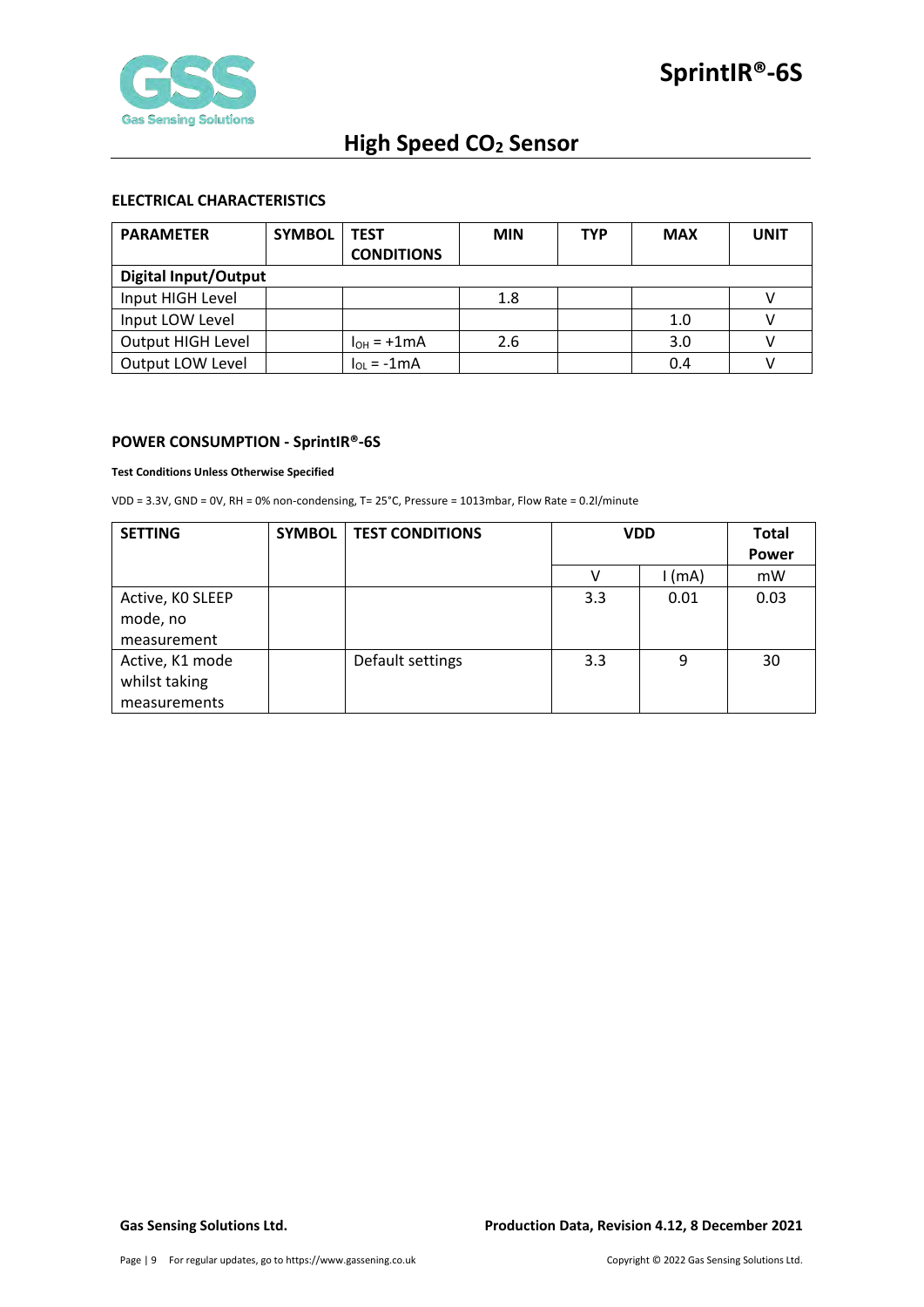

### <span id="page-9-0"></span>**RESPONSE TIME, FLOW RATE AND MEASUREMENT RATE - SprintIR®-6S**

The SprintIR®-6S response time is dependent on several interrelated factors.

### <span id="page-9-1"></span>**Measurement Rate**

The measurement rate is fixed at 20 readings per second.

### <span id="page-9-2"></span>**Gas Exchange Rate**

The most important factor is the gas exchange rate. This is the amount of time it takes for the gas to enter the  $CO<sub>2</sub>$  measurement chamber, measured and then replaced. The sensor has a gas measurement chamber volume of approximately 2.8ml. As a general rule of thumb, to properly exchange the gas in the chamber, there needs to be a x5 volume of gas passed through the sensor. Therefore, approximately 14ml of gas needs to flow through the sensor for each reading.

$$
Max Flow Rate (l/min) = \frac{20\ reading/s * 60s * 14ml}{1000}
$$

## <span id="page-9-3"></span>**Digital Filter Setting**

The sensor outputs both filtered and raw unfiltered  $CO<sub>2</sub>$  readings. If the filtered measurement data is used, the response time will also depend on the filter setting or the algorithm to process the raw data.

The table below shows how the response time varies with filter setting and flow rate.

| <b>Gas delivery</b> | <b>Measurement</b> | $T_{50}$ Response time 0.1l/min (s) |           | $\mid$ T <sub>50</sub> Response time 1l/min (s) |           |
|---------------------|--------------------|-------------------------------------|-----------|-------------------------------------------------|-----------|
|                     | frequency (Hz)     | No filter                           | Filter 16 | No filter                                       | Filter 16 |
| Flow Adaptor        | 20                 | 0.6s                                | 1.4s      | 0.1s                                            | 1.2s      |

| <b>Gas delivery</b> | Measurement    | $T_{90}$ Response time 0.1l/min (s) |           | $\mid$ T <sub>90</sub> Response time 1l/min (s) |           |
|---------------------|----------------|-------------------------------------|-----------|-------------------------------------------------|-----------|
|                     | frequency (Hz) | <b>No filter</b>                    | Filter 16 | No filter                                       | Filter 16 |
| Flow Adaptor        | 20             | 3.6s                                | 4.2s      | 0.2s                                            | 2.4s      |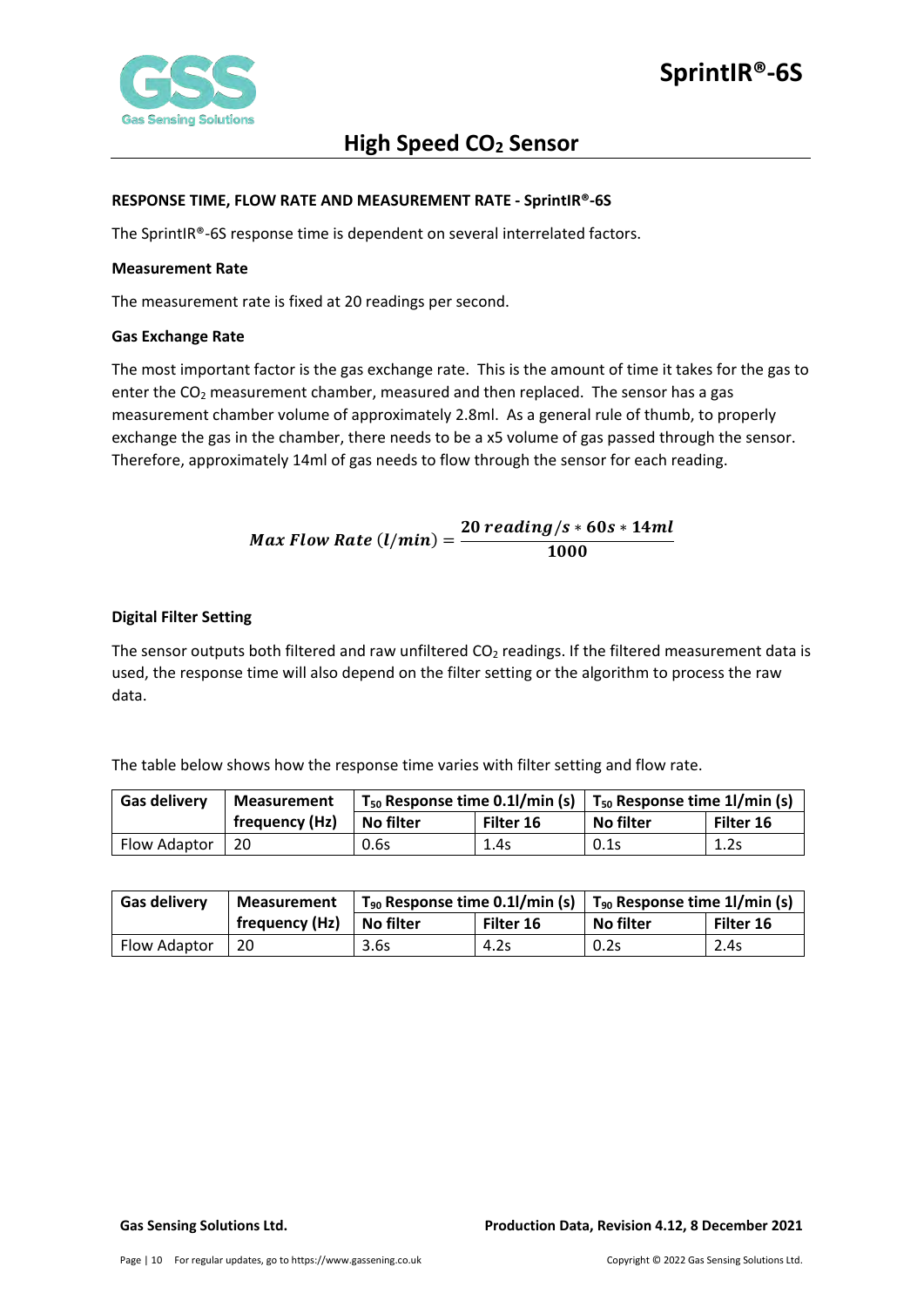

### <span id="page-10-0"></span>**METHOD OF OPERATION**

After power is applied to the SprintIR®-6S, the sensor will automatically start to take  $CO<sub>2</sub>$ measurements using the Mode 1 default settings, where the sensor is pre-programmed to send  $CO<sub>2</sub>$ measurement data at 20 readings per second.

The measurement rate is fixed at 20 readings per second at a fixed 9600 baud rate. The sensor will return the previous  $CO<sub>2</sub>$  measurement results if the user requests more frequent measurements.

The SprintIR®-6S has 3 potential modes of operation.

### <span id="page-10-1"></span>**MODE 0 COMMAND MODE**

In this mode, the sensor is in a SLEEP mode, waiting for commands. No measurements are made. There is no latency in command responses. All commands that report measurements or alter the zero-point settings are disabled in Mode 0. Mode 0 is NOT retained after power cycling.

### <span id="page-10-2"></span>**MODE 1 STREAMING MODE**

This is the factory default setting. Measurements are reported 20 per second. Commands are processed when received, except during measurement activity, so there may be a time delay of up to 10ms in responding to commands.

#### <span id="page-10-3"></span>**MODE 2 POLLING MODE**

In polling mode, the sensor only reports readings when requested. The sensor will continue to take measurements in the background, but the output stream is suppressed until data is requested. The sensor will always power up in streaming or polling mode, whichever mode was used before the power cycle.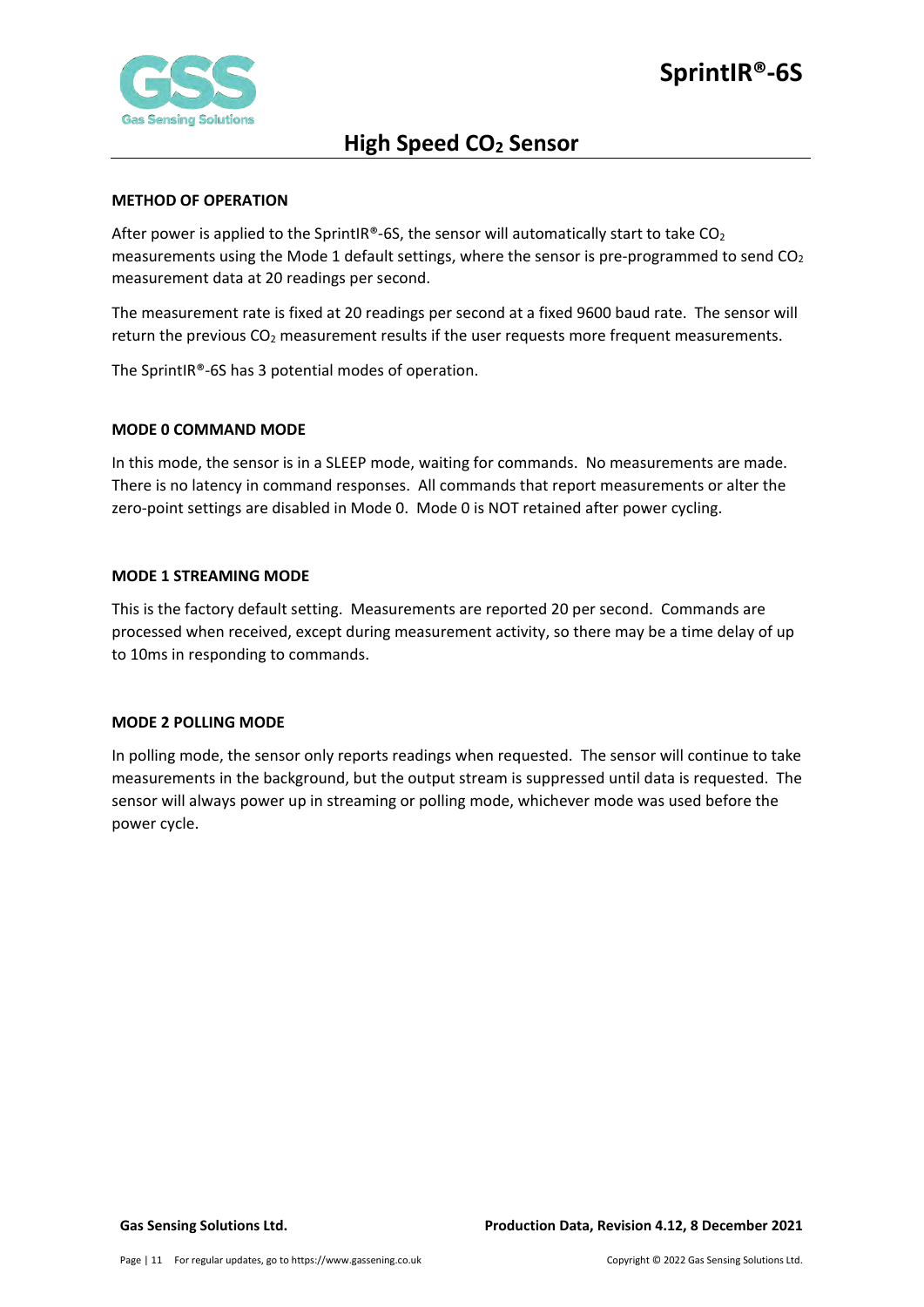

## <span id="page-11-0"></span>**DIGITAL FILTER**

The  $CO<sub>2</sub>$  gas chamber is illuminated with a nominal 4.25um wavelength LED and the signal received using a photo-diode. The signal from the photo-diode is processed and filtered by the sensor to remove noise and provide an accurate  $CO<sub>2</sub>$  reading. High frequency noise coming from the sampling process is removed using a proprietary lowpass filter. The digital filter setting can be varied, allowing the user to reduce measurement noise at the expense of the measurement response time. The ideal digital filter setting is application specific and is normally a balance between  $CO<sub>2</sub>$  reading accuracy and response time. The SprintIR®-6S sensor will also output the raw unfiltered  $CO<sub>2</sub>$ measurement data. This data can be post processed using alternative filter algorithms.



The graph above shows the effects of the filter on the  $CO<sub>2</sub>$  measurement data (Z or z). The unfiltered output is shown in orange and the filtered output shown in blue.



The graph above shows the effect of the filter on response times. Increasing the filter setting increases the measurement output response time.  $T_{90}$  is the time to 90% of reading. The SprintIR®-6S takes 20 readings per second. The flow rate was set at 0.2l/min.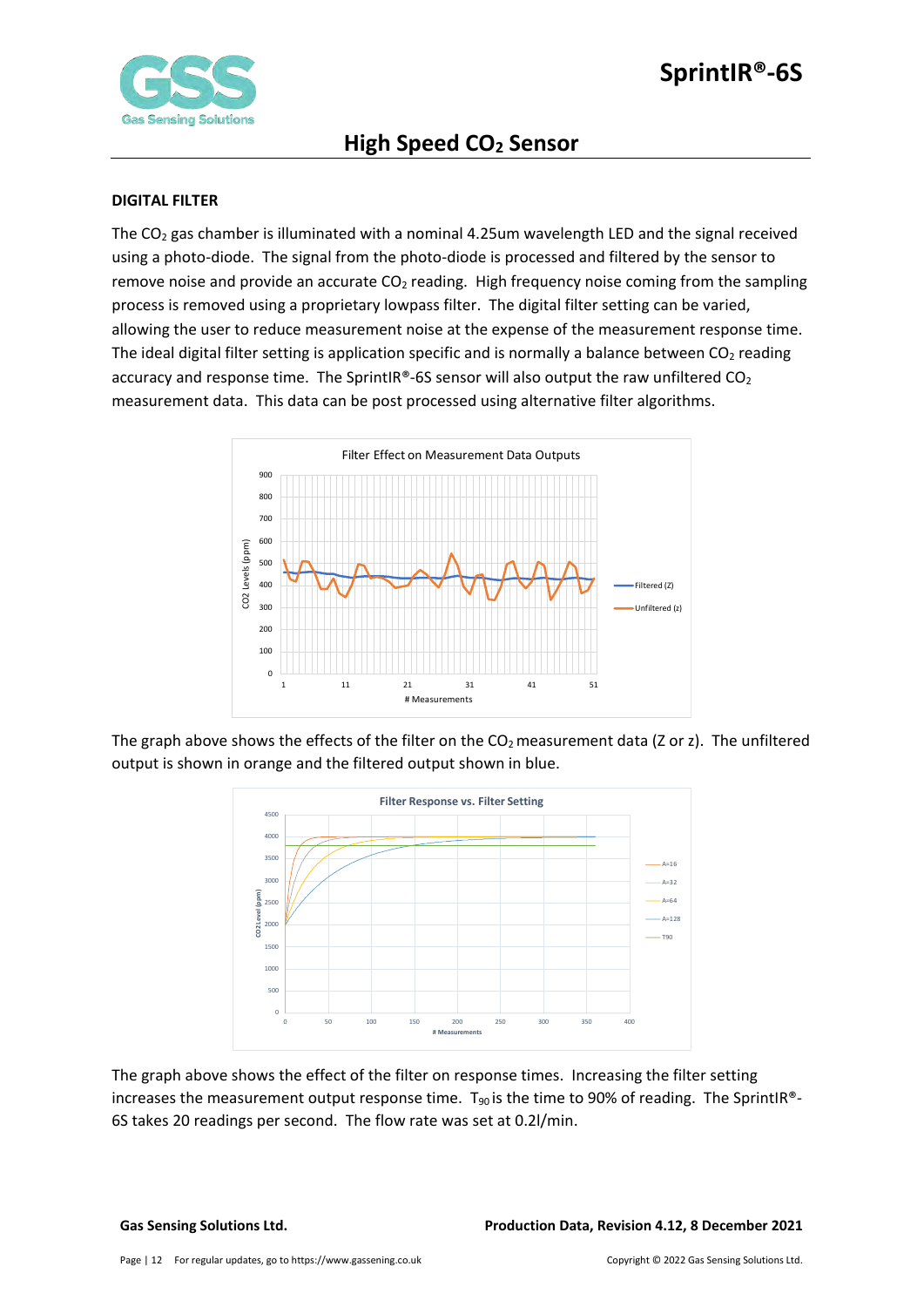

Sampling noise is progressively reduced with higher digital filter settings. It is recommended the user sets the highest value digital filter setting without compromising the required flow rate.

| <b>Flow Rate</b> | Recommended Digital Filter Setting 'a' |
|------------------|----------------------------------------|
| 0.1litre/minute  | 64                                     |
| 0.5litre/minute  | 32                                     |
| 1litre/minute    | 16                                     |
| 5litre/minute    | 8                                      |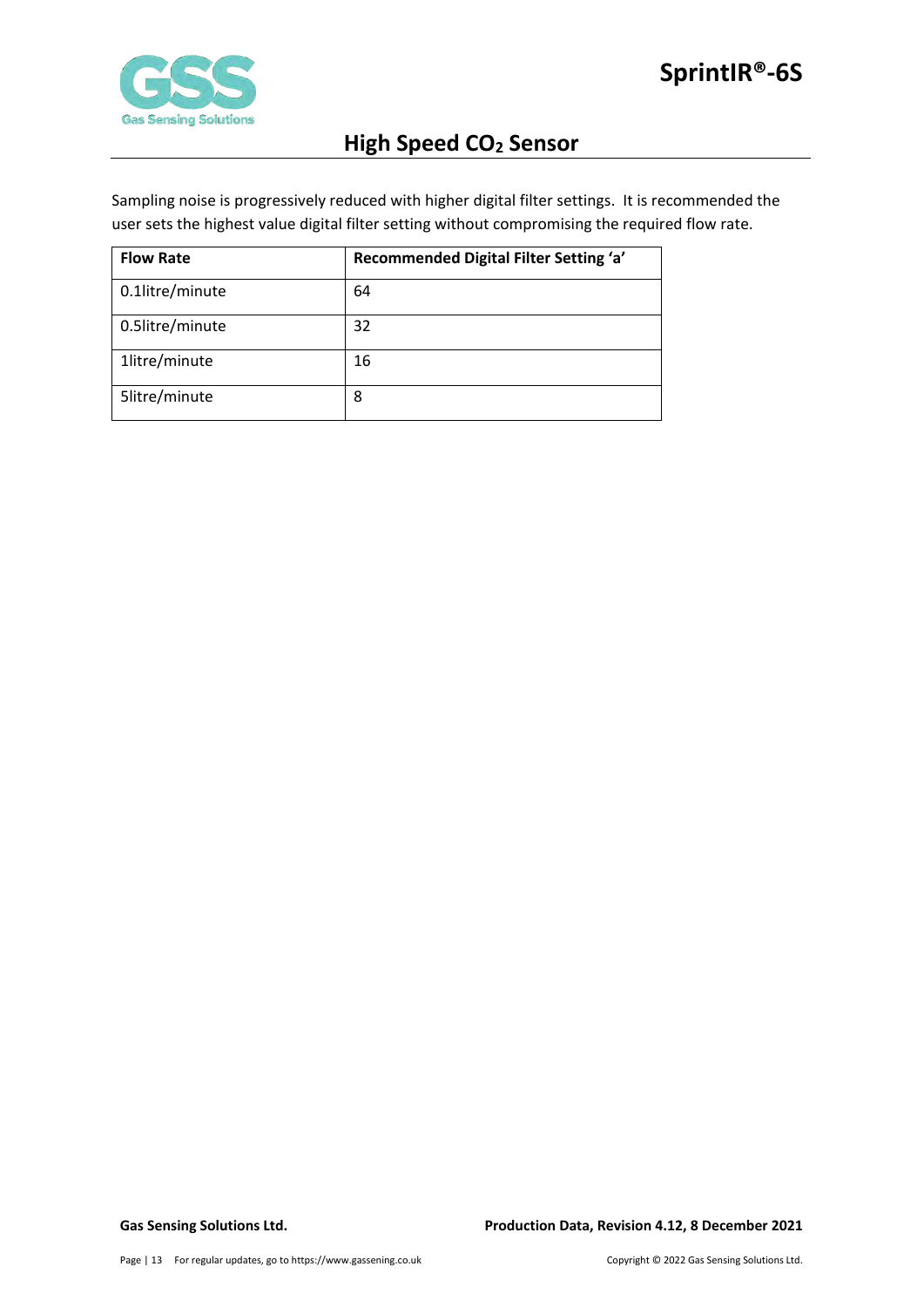

## <span id="page-13-0"></span>**ZERO POINT SETTING**

There are a several methods available to the user to set the zero point of the sensor. The recommended user method is to zero in a known gas concentration. In all cases, the best zero is obtained when the gas concentration is stable, and the sensor is at a stabilised temperature.

Note that zero-point setting is not cumulative and only the latest zero-point setting is effective. For example, there is no benefit in setting in nitrogen, and then setting in a known concentration gas. The sensor will store only the latest zero point.

To improve zeroing accuracy, the recommended digital filter setting is 32. See the 'A' command.

# <span id="page-13-1"></span>**ZERO IN A KNOWN GAS CONCENTRATION**

Place the sensor in a known gas concentration, power up the sensor and allow time for the sensor temperature to stabilise, and for the gas to be fully diffused into the sensor.

Send the *ZERO IN A KNOWN GAS CONCENTRATION* command X to the sensor. The sensor will be zeroed using the known gas concentration level sent by the user. The concentration value written to the sensor must be scaled dependent on the sensor  $CO<sub>2</sub>$  measurement range. The multiplier for the scaling factor is set according to the range of the sensor, see the '.' command.

## <span id="page-13-2"></span>**ZERO IN NITROGEN**

Place the sensor in nitrogen gas and allow time for the sensor temperature to stabilise and the gas to be fully diffused into the sensor. Send the *ZERO IN NITROGEN* command U to the sensor. The sensor is zeroed assuming a 0ppm CO<sub>2</sub> environment.

## <span id="page-13-3"></span>**ZERO IN FRESH AIR**

If there is no known concentration gas or nitrogen available, the sensor zero point can be set in fresh air. Ambient  $CO<sub>2</sub>$  concentrations in fresh air are typically 400ppm. The  $CO<sub>2</sub>$  concentration fresh air level is programmable over a range from 0ppm to the full scale of the sensor.

Place the sensor in a fresh air environment and allow time for the sensor temperature to stabilise, and for the fresh air to be fully diffused into the sensor. Power up the sensor, write the G command to the sensor. The concentration value written to the sensor must be scaled dependent on the sensor  $CO<sub>2</sub>$  measurement range. The sensor can use the default fresh air  $CO<sub>2</sub>$  concentration value (400ppm), or the user can write a different fresh air value to the sensor if desired.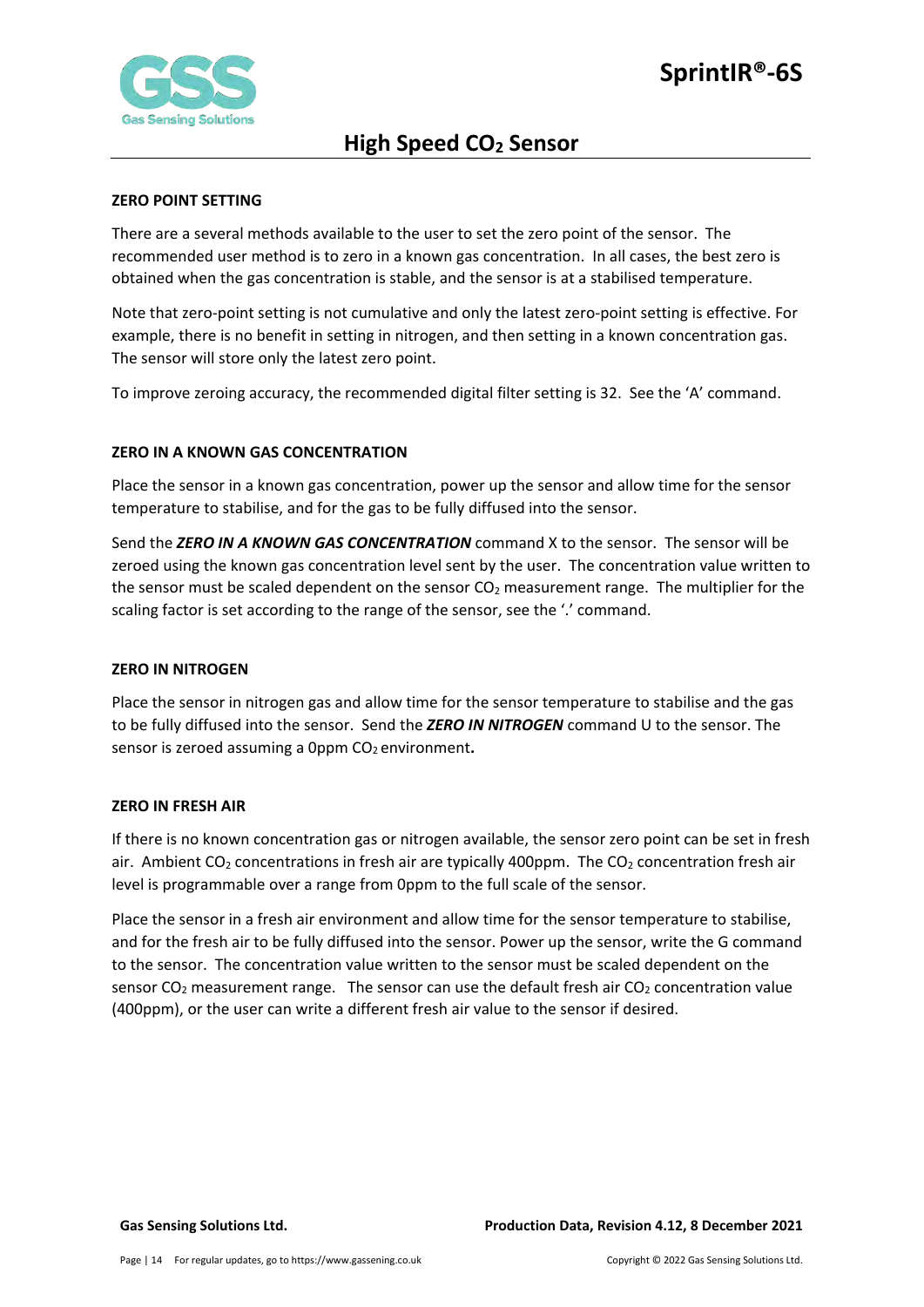

## <span id="page-14-0"></span>**ZERO POINT ADJUSTMENT**

If the  $CO<sub>2</sub>$  concentration and the sensor reported concentration are known, the zero point can be adjusted using the known concentration to fine tune the zero point. For example, if the sensor has been in an environment that has been exposed to outside air, and the sensor reading is known at that time, the zero point can be fine-tuned to correct the reading. This is typically used to implement automated auto-zero routines.

The known  $CO<sub>2</sub>$  concentration value and the reported  $CO<sub>2</sub>$  value from the sensor can be sent to the sensor using the *ZERO POINT ADJUSTMENT* command F.

# <span id="page-14-1"></span>**AUTO-ZERO FUNCTION**

The sensor has a built-in auto-zero function. In order to function correctly, the sensor must be exposed to typical background levels (400-450ppm) at least once during the auto-zeroing period. For example, many buildings will drop quickly to background  $CO<sub>2</sub>$  levels when unoccupied overnight or at weekends. The auto-zeroing function uses the information gathered during these periods to re-zero. The sensor will reset the 'zero' level every time it does an auto-zero. Auto-zero is disabled by default. If the sensor is powered down, the auto-zero is reset to default values.

The auto-zero function works in the same way as the *ZERO IN FRESH AIR* command. The auto-zero function is disabled by default, but can be enabled to operate automatically, or zeroing can be forced. The user can also independently adjust the  $CO<sub>2</sub>$  level used for auto-zero Typically, it is set to the same value as the *ZERO IN FRESH AIR* value, but it can also be set at a different level if desired.

## <span id="page-14-2"></span>**AUTO-ZERO INTERVALS**

The auto-zero period can be programmed by the user. The sensor can be programmed to undertake an initial auto-zero after power-on. Thereafter, the auto-zero period can be set independently of the start-up auto-zero time. Note, the auto-zero settings are reset if the sensor is powered down.

## <span id="page-14-3"></span>**AUTO-ZERO SETTINGS**

By default, the sensor will automatically 'zero' using the measured  $CO<sub>2</sub>$  level sampled during the auto-zeroing period. The user can alter the behaviour of the sensor as a result of the auto-zeroing process.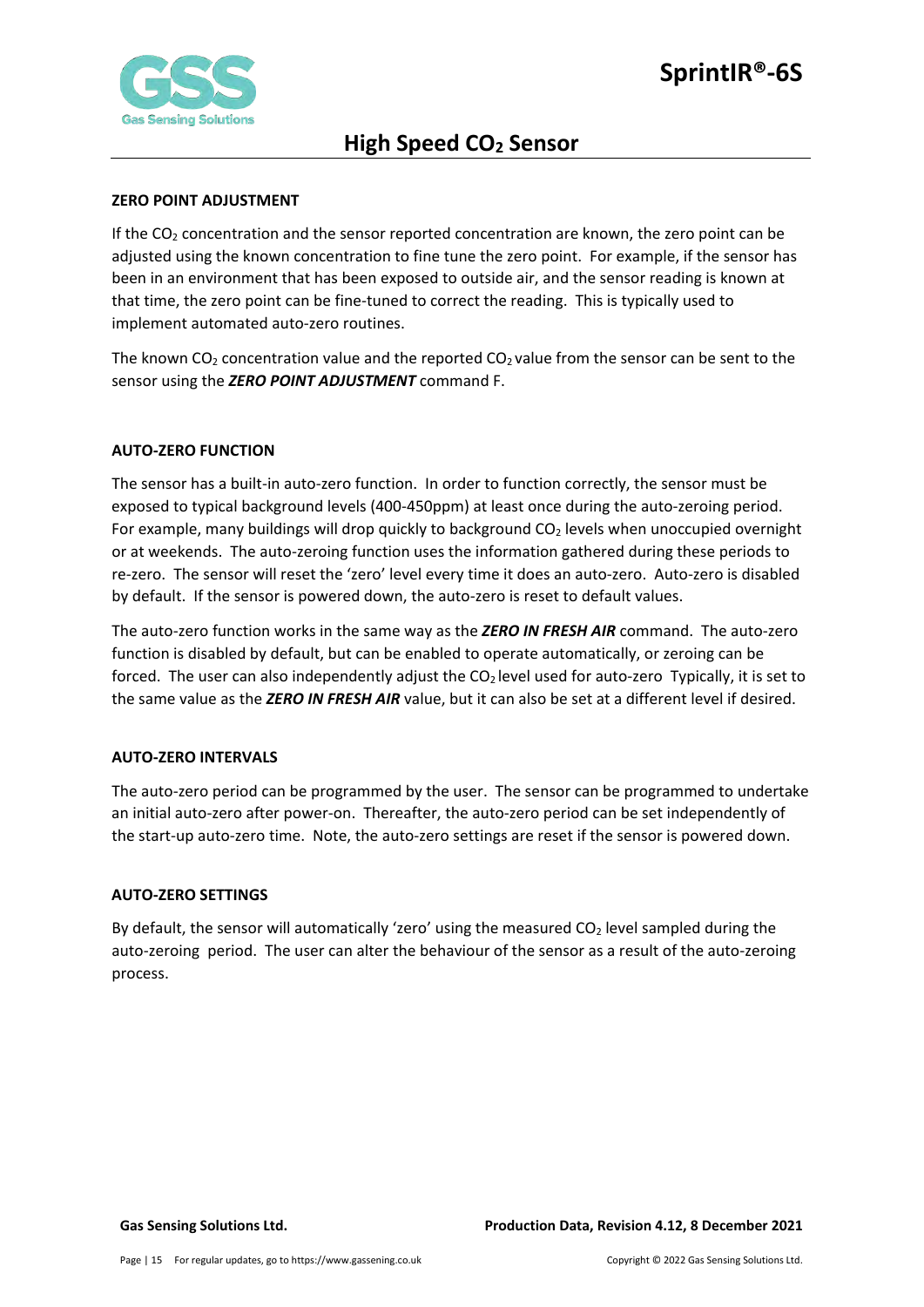

# <span id="page-15-0"></span>**PRESSURE AND CONCENTRATION LEVEL COMPENSATION**

NDIR gas sensors detect the concentration of gas by measuring the degree of light absorption by the gas analyte. The degree of light absorption is converted into a concentration reported by the sensor.

The absorption process is pressure and gas concentration dependent. In general, as the pressure increases, the reported gas concentration also increases. As the pressure decreases, the reported concentration decreases. This effect takes place at a molecular level and is common to all NDIR gas sensors.

GSS sensors are calibrated at 1013mbar and 450ppm CO<sub>2</sub>. The reading will vary due to pressure and  $CO<sub>2</sub>$  concentration. It is possible to correct for the effects of pressure and concentration by setting a compensation value. This will apply a permanent correction to the output of the sensor, depending on the compensation value. The compensation value needs to be written to the sensor and will overwrite the default 1013mbar and 450ppm  $CO<sub>2</sub>$  value. The new compensation value will be used for all subsequent measurements and will be retained after a power cycle.

| <b>Altitude</b>   | <b>Altitude</b> | <b>Pressure</b> | Sea Level         | %             | CO <sub>2</sub>    | Compensation |
|-------------------|-----------------|-----------------|-------------------|---------------|--------------------|--------------|
| (f <sub>t</sub> ) | (m)             | (mbar)          | <b>Difference</b> | <b>Change</b> | <b>Measurement</b> | Value        |
|                   |                 |                 |                   | per           | Change (%)         |              |
| $\Omega$          | $\Omega$        | 1,013           | $\mathbf 0$       | 0.14          | 0                  | 8,192        |
| 500               | 153             | 995             | 18                | 0.14          | 3                  | 8,398        |
| 1,000             | 305             | 977             | 36                | 0.14          | 5                  | 8,605        |
| 1,500             | 458             | 960             | 53                | 0.14          | $\overline{7}$     | 8,800        |
| 2,000             | 610             | 942             | 71                | 0.14          | 10                 | 9,006        |
| 2,500             | 763             | 925             | 88                | 0.14          | 12                 | 9,201        |
| 3,000             | 915             | 908             | 105               | 0.14          | 15                 | 9,396        |
| 3,500             | 1,068           | 891             | 122               | 0.14          | 17                 | 9,591        |
| 4,000             | 1,220           | 875             | 138               | 0.14          | 19                 | 9,775        |
| 4,500             | 1,373           | 859             | 154               | 0.14          | 22                 | 9,958        |
| 5,000             | 1,525           | 843             | 170               | 0.14          | 24                 | 10,142       |
| 6,000             | 1,830           | 812             | 201               | 0.14          | 28                 | 10,497       |
| 7,000             | 2,135           | 782             | 231               | 0.14          | 32                 | 10,841       |
| 8,000             | 2,440           | 753             | 260               | 0.14          | 36                 | 11,174       |
| 9,000             | 2,745           | 724             | 289               | 0.14          | 40                 | 11,506       |
| 10,000            | 3,050           | 697             | 316               | 0.14          | 44                 | 11,816       |

#### <span id="page-15-1"></span>**ALTITUDE COMPENSATION TABLE**

Other compensation values can be calculated using the following formula.

**Comparison Value = 8192 +** 
$$
\left( \frac{See \text{ Level Difference} * 0.14}{100} \right) * 8192
$$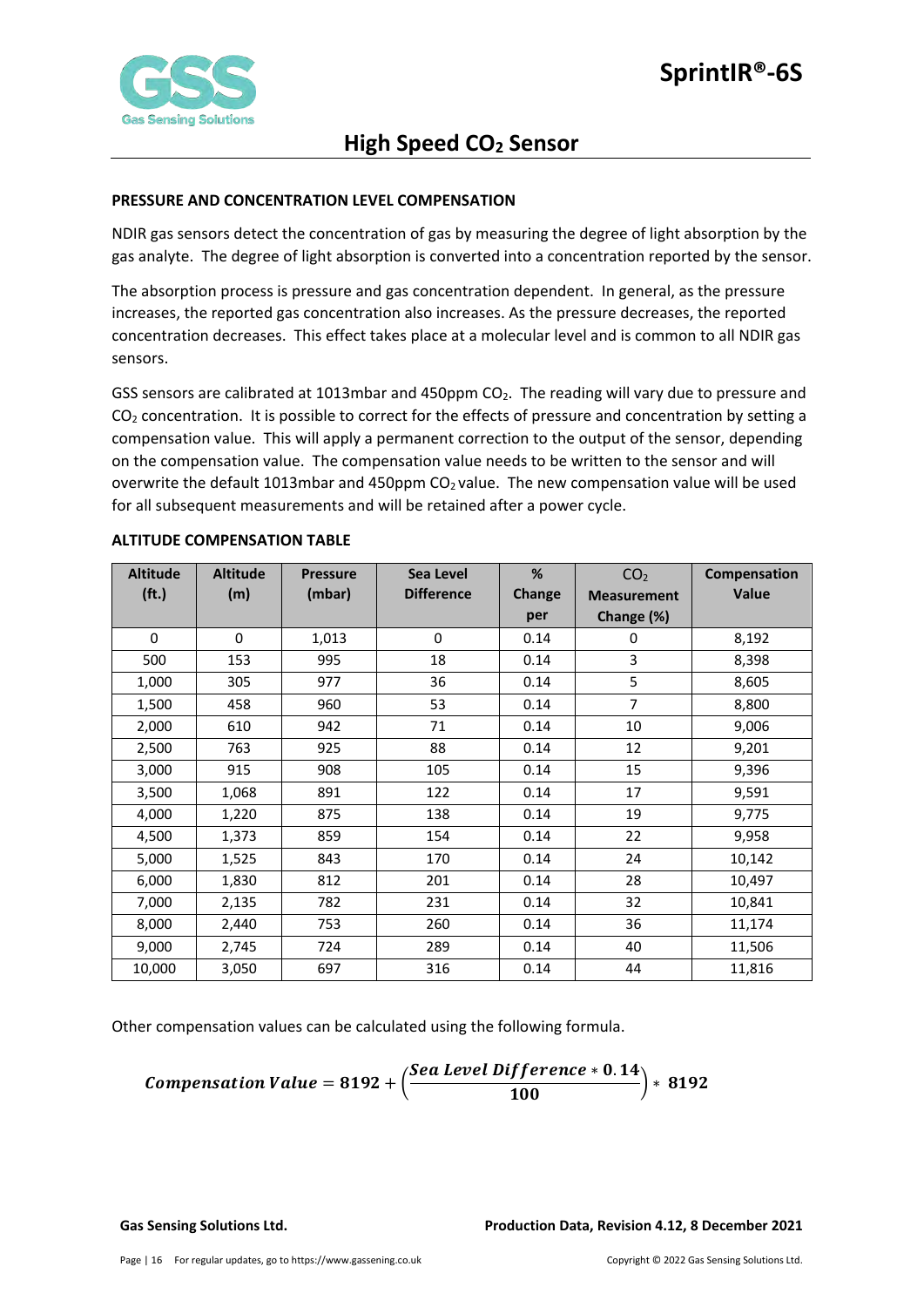

The pressure compensation values calculated above are only approximate and only valid for concentrations below 1%. For higher accuracy compensation, the sensor output must be adjusted for both pressure and concentration as the  $CO<sub>2</sub>$  level measured by the sensor is affected by both ambient pressure and gas concentration levels. To calculate the adjusted  $CO<sub>2</sub>$  level, use the following calculation.

> $Corrected CO2 Value =$ CO2 Measurement Value from Sensor (C1)  $1 + Y(1013 - P)$

where,

C1 = Concentration reading from sensor

P = Pressure in mbar

Where concentration is < 1500ppm.

 $Y = 2.6661 \times 10^{-16} x C1^4 - 1.1146 \times 10^{-12} x C1^3 + 1.7397 \times 10^{-9} x C1^2 - 1.2556 \times 10^{-6} x C1 - 9.8754 \times 10^{-4}$ 

Where concentration is >1500ppm.

 $\Upsilon = 2.811 \times 10^{-38} \chi \, C1^6 \, - \, 9.817 \, \times 10^{-32} \, \chi \, C1^5 \, + \, 1.304 \, \times 10^{-25} \, \chi \, C1^4 \, - \, 8.126 \, \times 10^{-20} \, \chi \, C1^3 \ \, + \, 2.311 \times 10^{-14} \, \chi \, C1^2$  $-$  2.195  $\times$  10<sup>-9</sup>  $\times$  C1  $-$  1.471  $\times$  10<sup>-3</sup>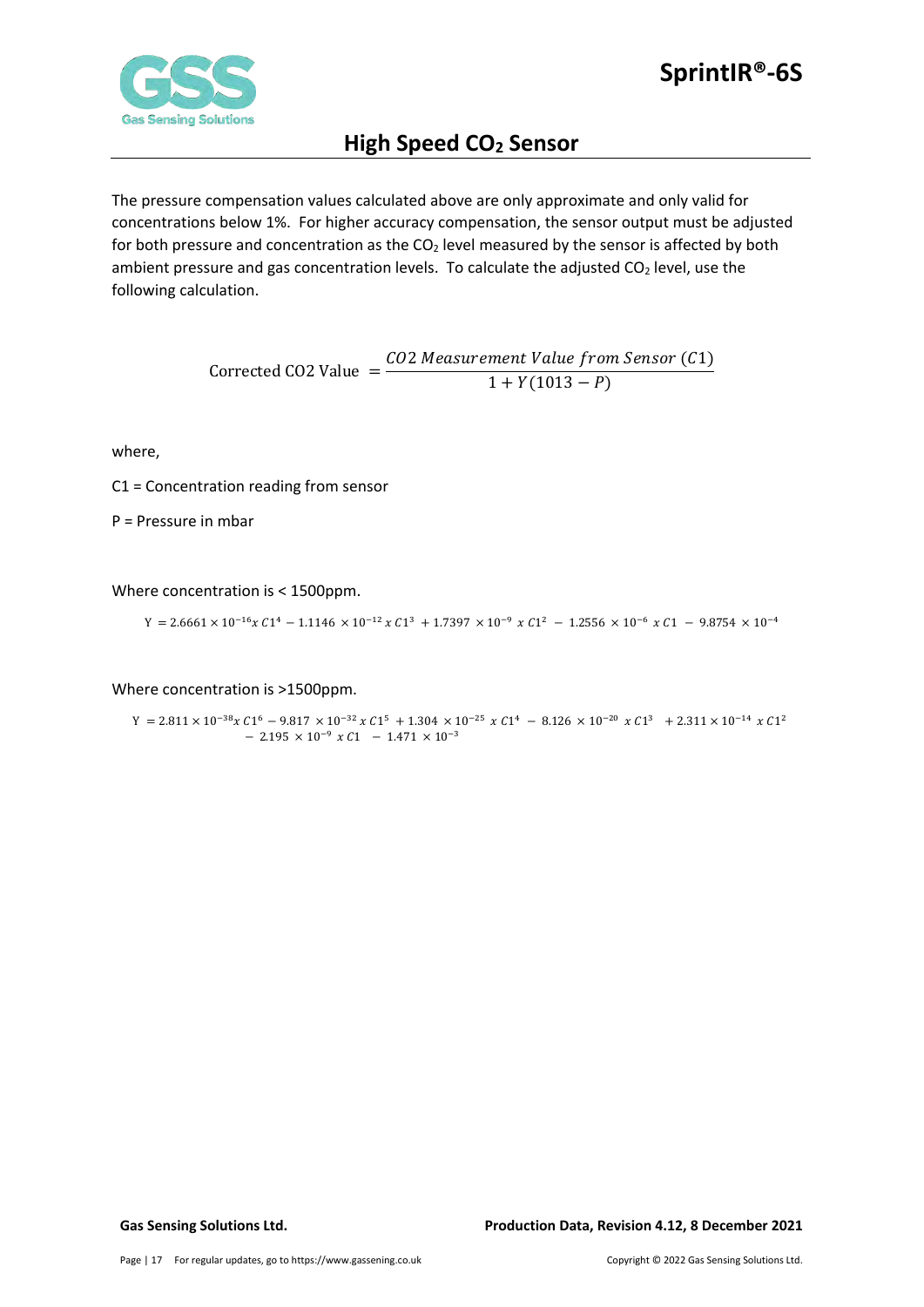

## <span id="page-17-0"></span>**CONTROL INTERFACE**

The SprintIR® family of sensors are controlled by writing and reading from the sensor via its UART interface. The Rx\_In and Tx\_Out pins are normally high, suitable for direct connection to a UART. If the sensor is to be read by a true RS232 device (e.g. a PC), it is necessary to pass through a level converter to step up/down the voltage and invert the signal.

# <span id="page-17-1"></span>**CONTROL INTERFACE TIMING - UART MODE**

| <b>PARAMETER</b>      | <b>SYMBOL</b> | <b>MIN</b> | <b>TYP</b> | <b>MAX</b> | <b>UNIT</b> |
|-----------------------|---------------|------------|------------|------------|-------------|
| <b>Baud Rate</b>      |               |            | 9600       |            | Bits/s      |
| Data Bits             |               |            | 8          |            |             |
| Parity                |               |            | None       |            |             |
| Stop Bits             |               |            |            |            |             |
| Hardware Flow Control |               |            | None       |            |             |

# <span id="page-17-2"></span>**UART COMMAND PROTOCOL**

All UART commands must be terminated with a carriage return and line feed <CR><LF>, hex 0x0D 0x0A. In this document, this is shown as '\r\n'. UART commands that take a parameter always have a space between the letter and the parameter. The sensor will respond with a '?' if a command is not recognised. The two most common causes are missing spaces or missing <CR><LF> terminators.

All command communications are in ASCII and are terminated by carriage return, line feed (0x0D 0x0A). This document uses the protocol "\r\n" to indicate the carriage return line feed. All responses from the sensor, including measurements, have a leading space (ASCII character 32).

The character '#' represents an ASCII representation of a numeric character (0-9). Note there is a space between the first letter and any parameter. For example, the X command reads "X space 2000 carriage return line feed".

## <span id="page-17-3"></span>**UART OPERATION**

When initially powered, the sensor will immediately start to transmit a  $CO<sub>2</sub>$  reading on receiving any character.

The  $CO<sub>2</sub>$  measurement is reported as:

*Z #####\r\n*

where  $Z$  ##### shows the  $CO<sub>2</sub>$  concentration.

Note that all outputs from the sensor have a leading space.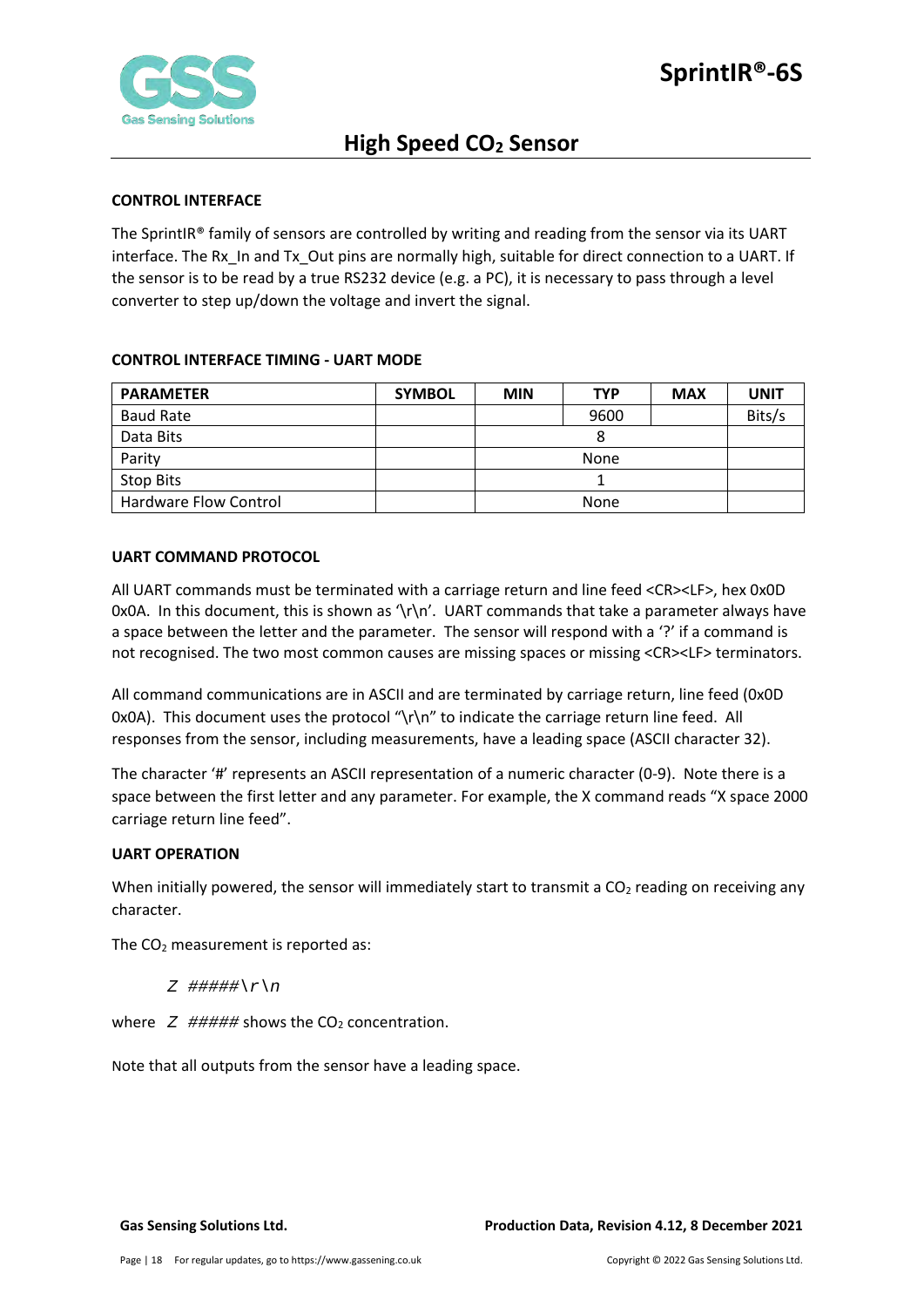

## <span id="page-18-0"></span>**UART INTERFACE SUMMARY**

| <b>Syntax</b>      | Use                                    | <b>Example</b> | Response          | <b>Comments</b>                |
|--------------------|----------------------------------------|----------------|-------------------|--------------------------------|
| A ###\r\n          | Set value of the                       | A 128\r\n      | A 00128\r\n       | See "Digital Filter"           |
|                    | digital filter                         |                |                   |                                |
| a\r\n              | Return the value of                    | $a\$ n         | a 00128\r\n       | See "Digital Filter"           |
|                    | the digital filter                     |                |                   |                                |
| $F$ ##########\r\n | Fine Tune the zero                     | F 410 400\r\n  | F 33000\r\n       | See "Zero Point                |
|                    | point                                  |                |                   | Settings"                      |
| $G\r\ln$           | Zero-point setting                     | $G\r\ln$       | G 33000\r\n       | See "Zero Point<br>Settings"   |
| $K$ #\r\n          | using fresh air<br>Switches the sensor | $K 1\r \n$     | K 00001\r\n       |                                |
|                    | between different                      |                |                   |                                |
|                    | modes                                  |                |                   |                                |
| $M$ #####\r\n      | Sets the number of                     | $M_6\h$  n     | M 00006\r\n       | See "Measurement               |
|                    | measurement data                       |                |                   | Data Output"                   |
|                    | types output by the                    |                |                   |                                |
|                    | sensor                                 |                |                   |                                |
| P $8$ ###\r\n      | Sets value of CO <sub>2</sub>          | $P 8 1\$ r\n   | P 00008 00001\r\n | Two-byte value,                |
| $P 9$ #\r\n        | background                             | P 9 144\r\n    | P 00009 00144\r\n | $P 8 = MSB$                    |
|                    | concentration in ppm                   |                |                   | $P_9 = LSB$                    |
|                    | for auto-zeroing                       |                |                   |                                |
|                    |                                        |                |                   | 400ppm in the                  |
| P 10 ###\r\n       | Sets value of CO <sub>2</sub>          | P 10 1\r\n     | P 00010 00001\r\n | example<br>Two-byte value,     |
| P 11 #\r\n         | background                             | P 11 144\r\n   | P 00011 00144\r\n | $P 10 = MSB$                   |
|                    | concentration in ppm                   |                |                   | $P 11 = LSB$                   |
|                    | used for zero-point                    |                |                   |                                |
|                    | setting in fresh air                   |                |                   | 400ppm in the                  |
|                    |                                        |                |                   | example                        |
| Q\r\n              | Reports the latest                     | Q\r\n          | H 12345 T 12345 Z |                                |
|                    | measurement data                       |                | 00010\r\n         |                                |
|                    | types, as defined by                   |                |                   |                                |
|                    | 'M'                                    |                |                   |                                |
| S #####\r\n        | Sets the pressure and                  | S 8192\r\n     | S 08192\r\n       | See "Pressure and              |
|                    | concentration<br>compensation value    |                |                   | Concentration<br>Compensation" |
| s\r\n              | Returns the pressure                   | s\r\n          | s 08192\r\n       | See "Pressure and              |
|                    | and concentration                      |                |                   | Concentration                  |
|                    | compensation value                     |                |                   | Compensation"                  |
| $U\r\ln$           | Zero-point setting                     | $U\r\ln$       | U 33000\r\n       | See "Zero Point                |
|                    | using nitrogen                         |                |                   | Setting"                       |
| u #####\r\n        | Manual setting of the                  | u 32997\r\n    | u 32997\r\n       | See "Zero Point                |
|                    | zero point                             |                |                   | Setting"                       |
| $X$ #####\r\n      | Zero-point setting                     | X 2000\r\n     | X 32997\r\n       | See "Zero Point                |
|                    | using a known gas                      |                |                   | Setting"                       |
|                    | concentration                          |                |                   |                                |
| Y\r\n              | Return firmware<br>version and sensor  | Y\r\n          | Returns two lines |                                |
|                    | serial number                          |                |                   |                                |
| Z\r\n              | Return the most                        | $Z\rr\n$       | Z 01521\r\n       |                                |
|                    | recent filtered CO <sub>2</sub>        |                |                   |                                |
|                    | measurement in ppm                     |                |                   |                                |

### **Gas Sensing Solutions Ltd. Production Data, Revision 4.12, 8 December 2021**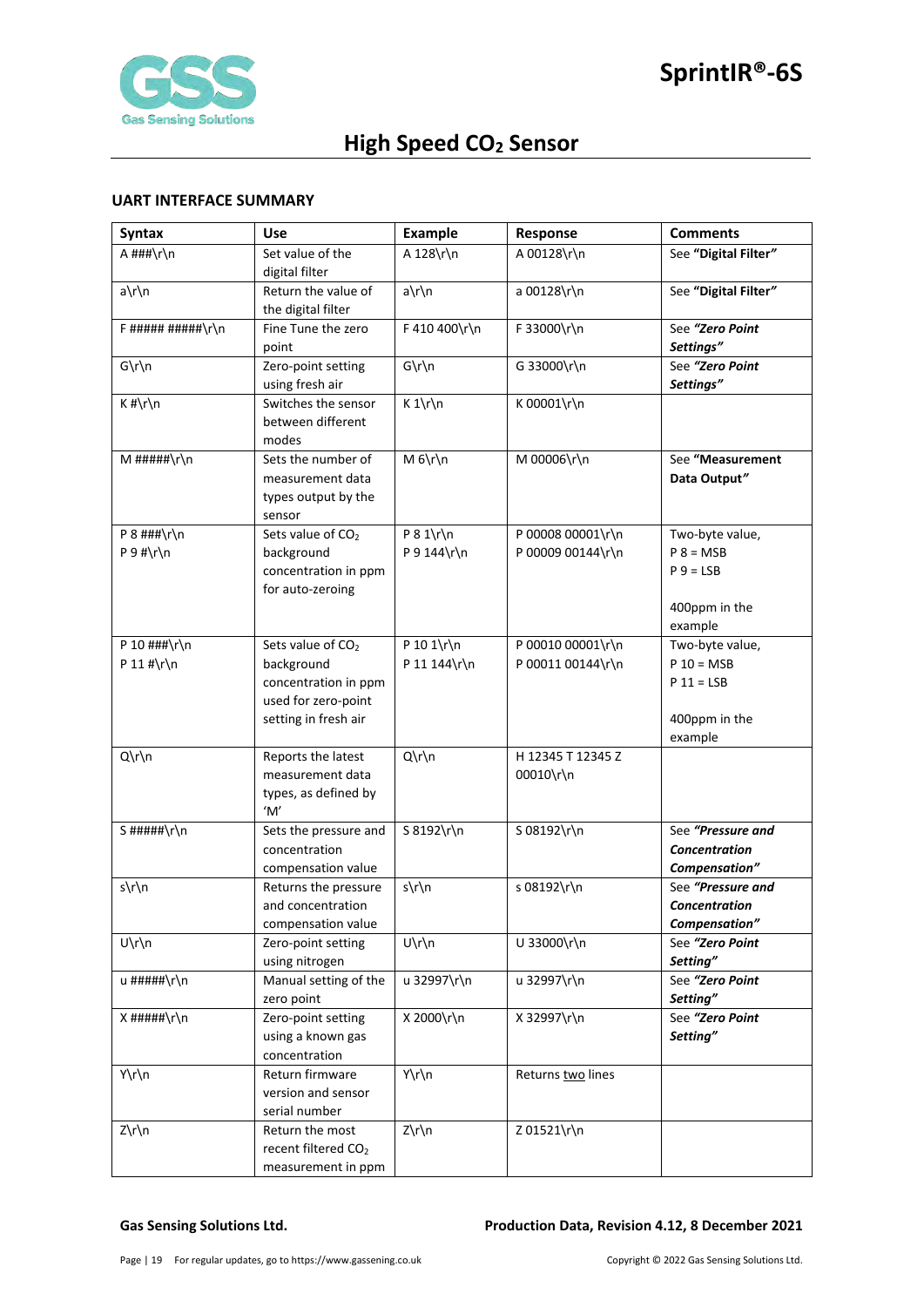

| <b>Syntax</b>           | <b>Use</b>                        | <b>Example</b>       | Response      | <b>Comments</b>               |
|-------------------------|-----------------------------------|----------------------|---------------|-------------------------------|
| $z\prime\prime\prime$ n | Return the most                   | $z\$ n               | Z 01521\r\n   |                               |
|                         | recent unfiltered CO <sub>2</sub> |                      |               |                               |
|                         | measurement in ppm                |                      |               |                               |
| @ #.# #.#\r\n           | Sets the timing for               | @ 1.0 8.0\r\n        | @ 1.0 8.0\r\n | See "Auto-Zero                |
|                         | initial and interval              |                      |               | <b>Function</b> " for details |
|                         | auto-zero periods                 |                      |               |                               |
| @\r\n                   | <b>Returns the Auto-</b>          | @ 1.0 8.0\r\n        | @ 1.0 8.0\r\n | See "Auto-Zero                |
|                         | zero configuration                |                      |               | <b>Function</b> " for details |
| @ 0\r\n                 | Switch Auto-zero on               | @ 0\r\n              | @ 0\r\n       | See "Auto-Zero                |
|                         | or off                            |                      |               | <b>Function</b> " for details |
| $\lambda r \n\$         | Returns the scaling               | $\cdot \int r \, dr$ | $.00010\$ n\  | Multiply by 10 in the         |
|                         | factor multiplier                 |                      |               | example                       |
|                         | required to convert               |                      |               |                               |
|                         | the Z or z output to              |                      |               |                               |
|                         | ppm                               |                      |               |                               |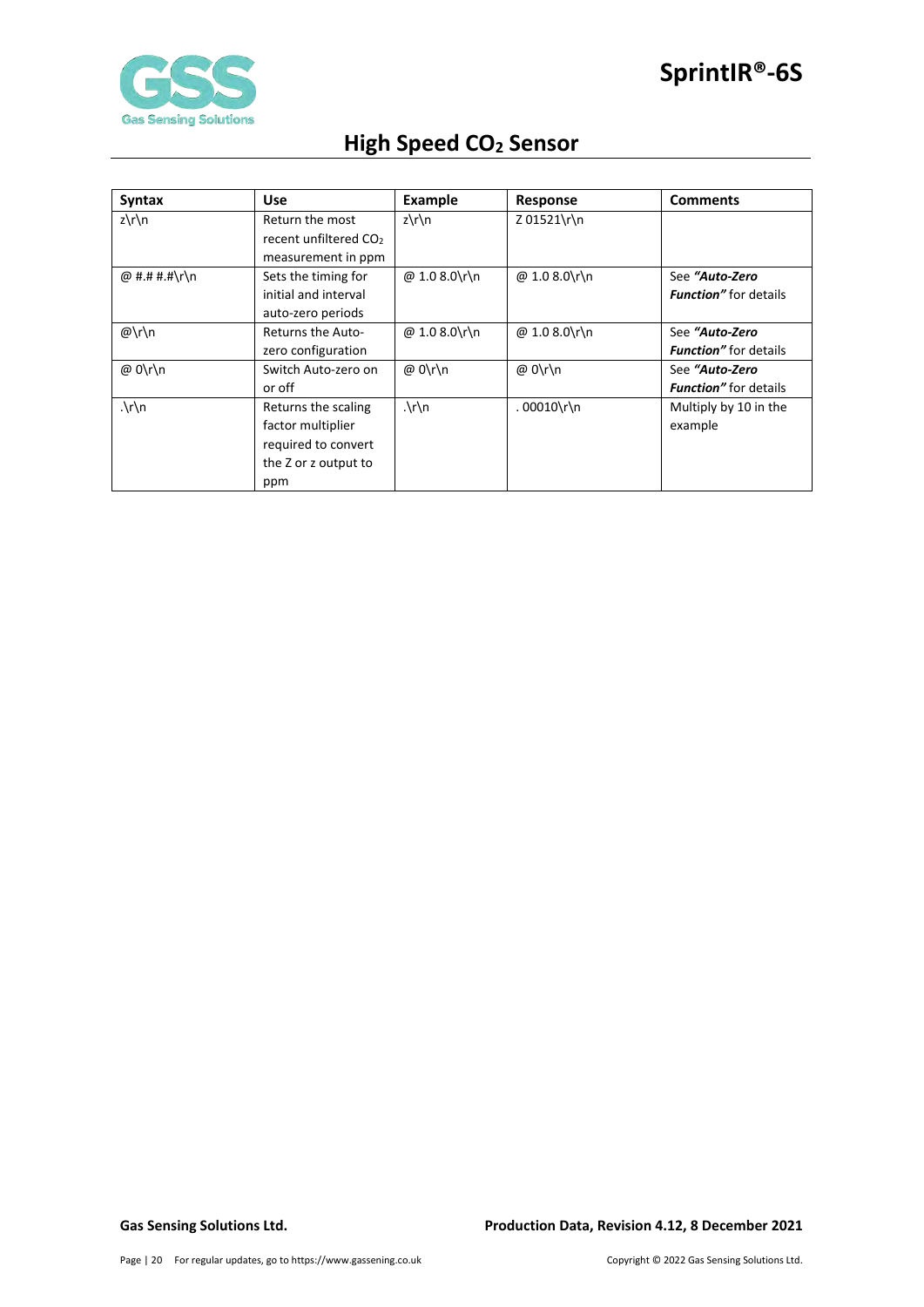

## <span id="page-20-0"></span>**CO2 LEVEL MEASUREMENT VALUE - Z INFORMATION (0x5A)**

| <b>Description</b> | Reports the latest filtered $CO2$ measurement          |  |  |
|--------------------|--------------------------------------------------------|--|--|
| <b>Syntax</b>      | ASCII Character 'Z', terminated by 0x0D 0x0A (CR & LF) |  |  |
| Example            | $Z\Gamma$                                              |  |  |
| <b>Response</b>    | Z 00521\r\n                                            |  |  |

This value needs to be multiplied by the appropriate scaling factor to derive the ppm value. See the '.' command.

# <span id="page-20-1"></span>**CO2 LEVEL MEASUREMENT VALUE - z INFORMATION (0x7A)**

The sensor is also capable of reporting the real time unfiltered  $CO<sub>2</sub>$  measurement value.

| <b>Description</b> | Reports the unfiltered $CO2$ measurement               |  |  |
|--------------------|--------------------------------------------------------|--|--|
| Syntax             | ASCII Character 'Z', terminated by 0x0D 0x0A (CR & LF) |  |  |
| Example            | $z\$ \ln                                               |  |  |
| Response           | z 00521\r\n                                            |  |  |

## <span id="page-20-2"></span>**'.' COMMAND (0x2E)**

To calculate the measurement value in ppm, the 'Z' or 'z' value, they must be converted into ppm by using the '.' multiplier factor. This multiplier will depend on the full-scale measurement range of the sensor. The multiplier is related to the full-scale range of the sensor.

The multiplier must also be used when sending  $CO<sub>2</sub>$  concentration levels to the sensor, for example when setting the fresh air  $CO_2$  concentration value. The '.' Command can also be used to read back the scaling factor.

For example, if the user wants to zero the sensor in a known concentration of gas (e.g. 450ppm), the value written to the sensor must be 450/scaling factor.

| <b>Description</b> | Returns a number indicating what multiplier must be applied to the $ZCO2$ |  |  |  |  |
|--------------------|---------------------------------------------------------------------------|--|--|--|--|
|                    | measurement output to convert it into ppm.                                |  |  |  |  |
| <b>Syntax</b>      | ASCII character '.', terminated by 0x0D 0x0A (CR & LF)                    |  |  |  |  |
| Example            | $\cdot \ln$                                                               |  |  |  |  |
| Response           | 00010\r\n<br>(this number is variable, usually 10)                        |  |  |  |  |

| <b>Measurement</b><br><b>Range of Sensor</b> | $CO2$ Measurement<br><b>Scaling Factor (Z)</b> | $CO2$ Measurement<br><b>Output Units</b> | <b>Example</b>               |
|----------------------------------------------|------------------------------------------------|------------------------------------------|------------------------------|
| $0 - 60%$                                    | 10                                             | ppm/10                                   | $201200 = 12,000$ ppm = 1.2% |
| $0 - 100\%$                                  | 100                                            | ppm/100                                  | $Z$ 01500 = 150,000ppm = 15% |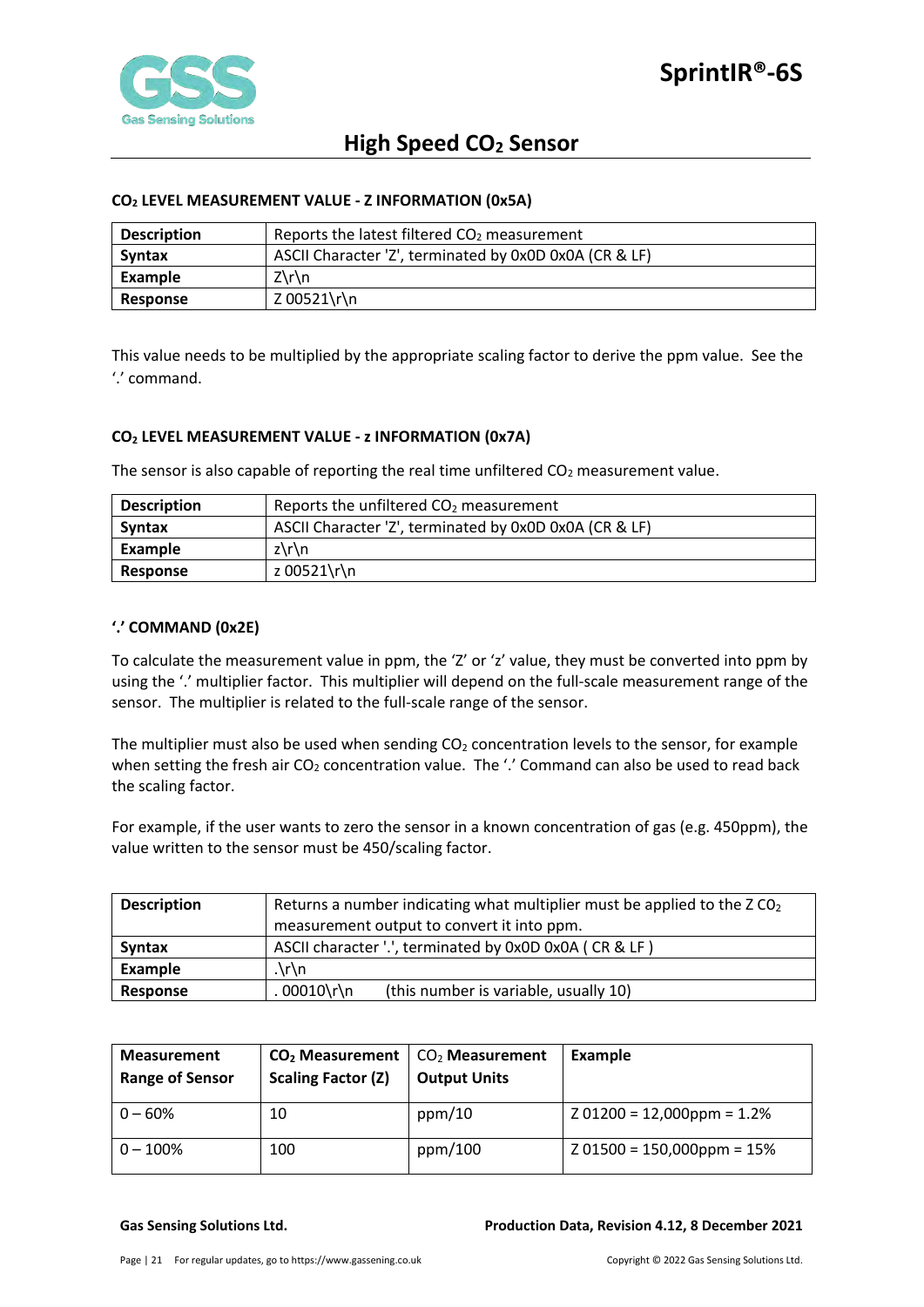

### <span id="page-21-0"></span>**K COMMAND**

The SprintIR®-6S has 3 potential modes of operation, controlled by the K command.

| <b>Mode</b> | Value | <b>Description</b>    |                                                                                                                                                                                                                                                                                                                              |
|-------------|-------|-----------------------|------------------------------------------------------------------------------------------------------------------------------------------------------------------------------------------------------------------------------------------------------------------------------------------------------------------------------|
| Mode 0      | $K=0$ | Sleep Mode            | Sensor is in a SLEEP mode, waiting for commands. No<br>measurements are made. There is no latency in<br>command responses. All commands that report<br>measurements or alter the zero-point settings are<br>disabled in Mode 0. Mode 0 is NOT retained after power<br>cycling.                                               |
| Mode 1      | $K=1$ | <b>Streaming Mode</b> | This is the factory default setting. Measurements are<br>reported twice per second. Commands are processed<br>when received, except during measurement activity, so<br>there may be a time delay of up to 100ms in responding<br>to commands.                                                                                |
| Mode 2      | $K=2$ | Polling Mode          | In polling mode, the sensor only reports readings when<br>requested. The sensor will continue to take<br>measurements in the background, but the output stream<br>is suppressed until data is requested. The sensor will<br>always power up in streaming or polling mode,<br>whichever mode was used before the power cycle. |

| <b>Command</b> | Use                                                          | <b>Default</b> | Range | Example | Response    | <b>Comments</b>  |
|----------------|--------------------------------------------------------------|----------------|-------|---------|-------------|------------------|
| $K \# \r \n$   | Switches the<br>sensor between<br>different control<br>modes |                |       | $K 1\$  | K 00001\r\n | See 'K' Commands |

# <span id="page-21-1"></span>**K COMMAND (0x4B)**

| <b>Description</b> | Sets the control interface mode                                        |  |  |
|--------------------|------------------------------------------------------------------------|--|--|
| Syntax             | ASCII character 'K', SPACE, mode number, terminated by 0x0D 0x0A (CR & |  |  |
|                    | LF)                                                                    |  |  |
| Example            | $K 1\$                                                                 |  |  |
| Response           | K 00001\r\n<br>(this number is variable)                               |  |  |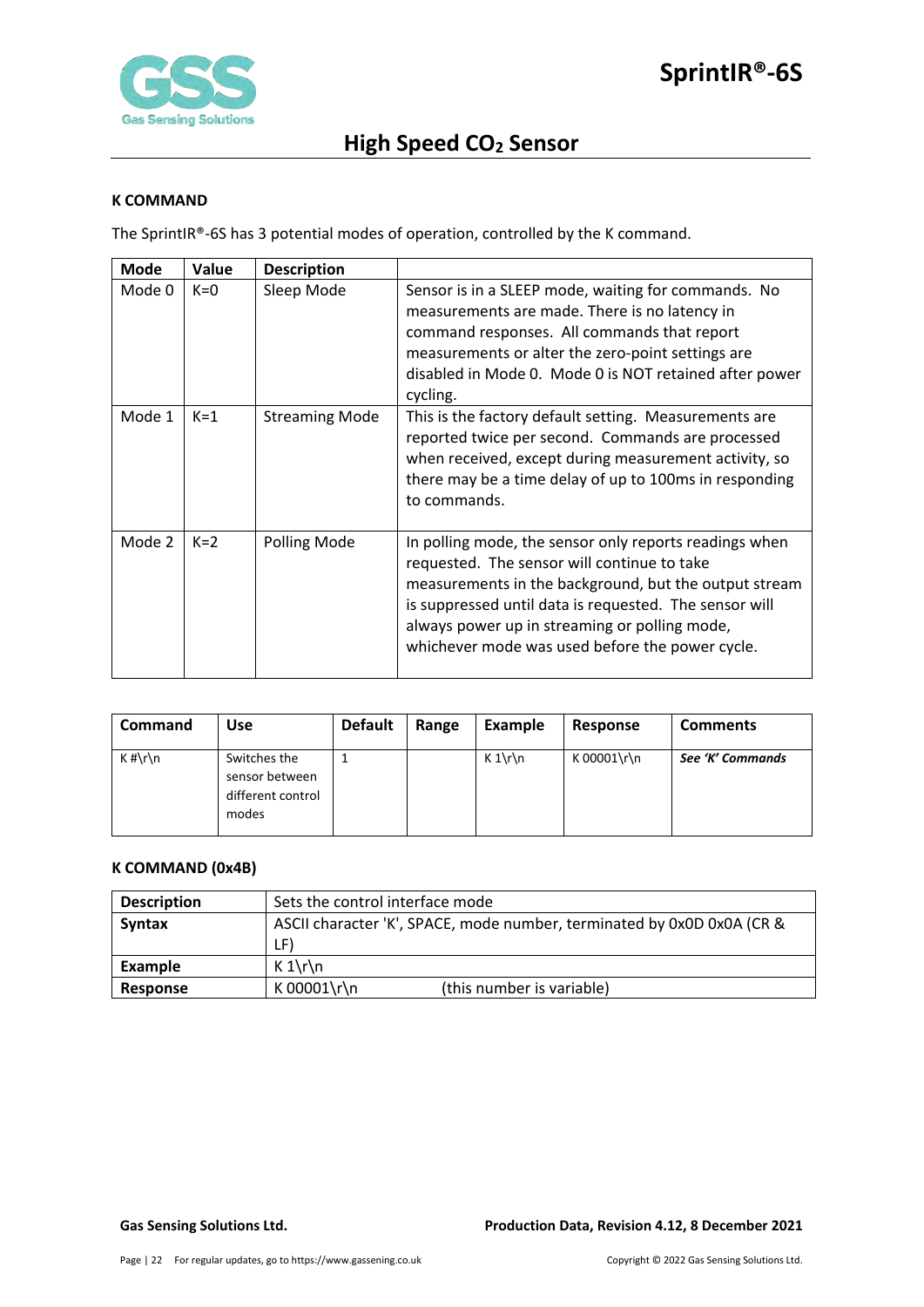

## <span id="page-22-0"></span>**DIGITAL FILTER COMMANDS**

| <b>Command</b> | Use                                | <b>Default</b> | Range          | <b>Example</b> | Response    | <b>Comments</b> |
|----------------|------------------------------------|----------------|----------------|----------------|-------------|-----------------|
| A ###\r\n      | Set value of the<br>digital filter | 16             | $0 -$<br>65535 | A $16\$ n      | A 00016\r\n |                 |
| a\r\n          | Return value of<br>digital filter  |                | 0 -<br>65535   | a\r\n          | a 00016\r\n |                 |

# <span id="page-22-1"></span>**A COMMAND (0x41)**

| <b>Description</b> | Set the value for the digital filter                                   |  |  |
|--------------------|------------------------------------------------------------------------|--|--|
| <b>Syntax</b>      | ASCII character 'A', SPACE, decimal, terminated by 0x0D 0x0A (CR & LF) |  |  |
| Example            | A $16\$ r\n                                                            |  |  |
| Response           | A 00016\r\n<br>(this number is variable)                               |  |  |

# <span id="page-22-2"></span>**a COMMAND (0x61)**

| <b>Description</b> | Set the value for the digital filter                                   |  |  |
|--------------------|------------------------------------------------------------------------|--|--|
| <b>Syntax</b>      | ASCII character 'A', SPACE, decimal, terminated by 0x0D 0x0A (CR & LF) |  |  |
| Example            | A $16\$ r\n                                                            |  |  |
| Response           | A 00016\r\n<br>(this number is variable)                               |  |  |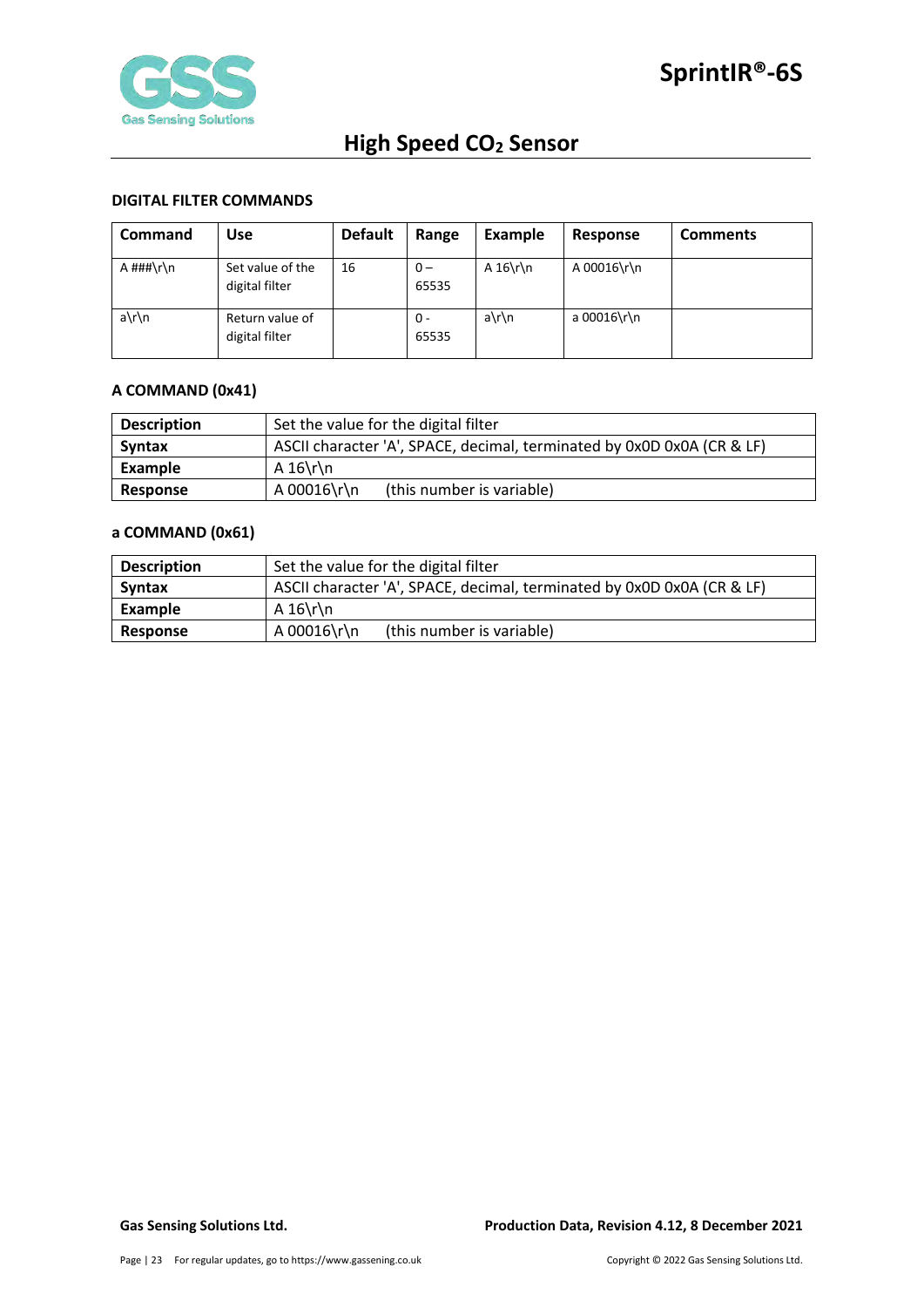

# <span id="page-23-0"></span>**ZERO POINT SETTING COMMANDS**

| Command                                | <b>Use</b>                                                                                                                   | <b>Default</b>             | Range              | <b>Example</b>                               | Response                                     | <b>Comments</b>                                                           |
|----------------------------------------|------------------------------------------------------------------------------------------------------------------------------|----------------------------|--------------------|----------------------------------------------|----------------------------------------------|---------------------------------------------------------------------------|
| <b>F#####</b><br>#####\r\n             | Fine Tune the<br>zero point                                                                                                  |                            | Range of<br>sensor | F410<br>400\r\n                              | F 33000\r\n                                  | See "Zero Point<br>Setting"                                               |
| $G\r\ln$                               | Zero-point<br>setting using<br>fresh air                                                                                     |                            |                    | $G\r\ln$                                     | G 33000\r\n                                  | See "Zero Point<br>Setting"                                               |
| U\r\n                                  | Zero-point<br>setting using<br>nitrogen                                                                                      |                            |                    | $U\r\ln$                                     | U 33000\r\n                                  | See "Zero Point<br>Setting"                                               |
| u #####\r\n                            | Manual setting<br>of the zero<br>point                                                                                       |                            |                    | u<br>32997\r\n                               | u 32997\r\n                                  | See "Zero Point<br>Setting"                                               |
| $X$ #####\r\n                          | Zero-point<br>setting using a<br>known gas<br>concentration                                                                  |                            | Range of<br>sensor | X 2000\r\n                                   | X 32997\r\n                                  | See "Zero Point<br>Setting"                                               |
| $P 8$ ###\r\n<br>$P 9 # \r \n$         | Sets value of<br>CO <sub>2</sub><br>background<br>concentration<br>in ppm for<br>auto-zeroing                                | $P 8 1\$<br>P 9 144\r\n    |                    | $P 8 1\$ r\n<br><b>P</b> 9<br>$144\hbox{rh}$ | P 00008<br>00001\r\n<br>P 00009<br>00144\r\n | Two-byte value,<br>$P 8 = MSB$<br>$P 9 = LSB$<br>400ppm in the<br>example |
| P 10 $\#$ # $\hbar$ \r\n<br>P 11 #\r\n | Sets value of<br>CO <sub>2</sub><br>background<br>concentration<br>in ppm used<br>for zero-point<br>setting in fresh<br>air. | P 10 1\r\n<br>P 11 144\r\n |                    | P 10 1\r\n<br>P 11<br>$144\$ r\n             | P 00010<br>00001\r\n<br>P 00011<br>00144\r\n | Two-byte value,<br>$P 10 = MSB$<br>$P 11 = LSB$<br>400 in the example     |

# <span id="page-23-1"></span>**F COMMAND (0x46)**

| <b>Description</b> | Sets the zero-point using a known reading and a known $CO2$ concentration    |  |  |
|--------------------|------------------------------------------------------------------------------|--|--|
|                    | terminated by 0x0D 0x0A (CR & LF)                                            |  |  |
| <b>Syntax</b>      | ASCII character 'F', SPACE, then the reported gas concentration, SPACE, then |  |  |
|                    | the actual gas concentration, terminated by 0x0D 0x0A (CR & LF)              |  |  |
| Example            | F 41 39\r\n                                                                  |  |  |
| Response           | F 33000\r\n<br>(the numbers are variable)                                    |  |  |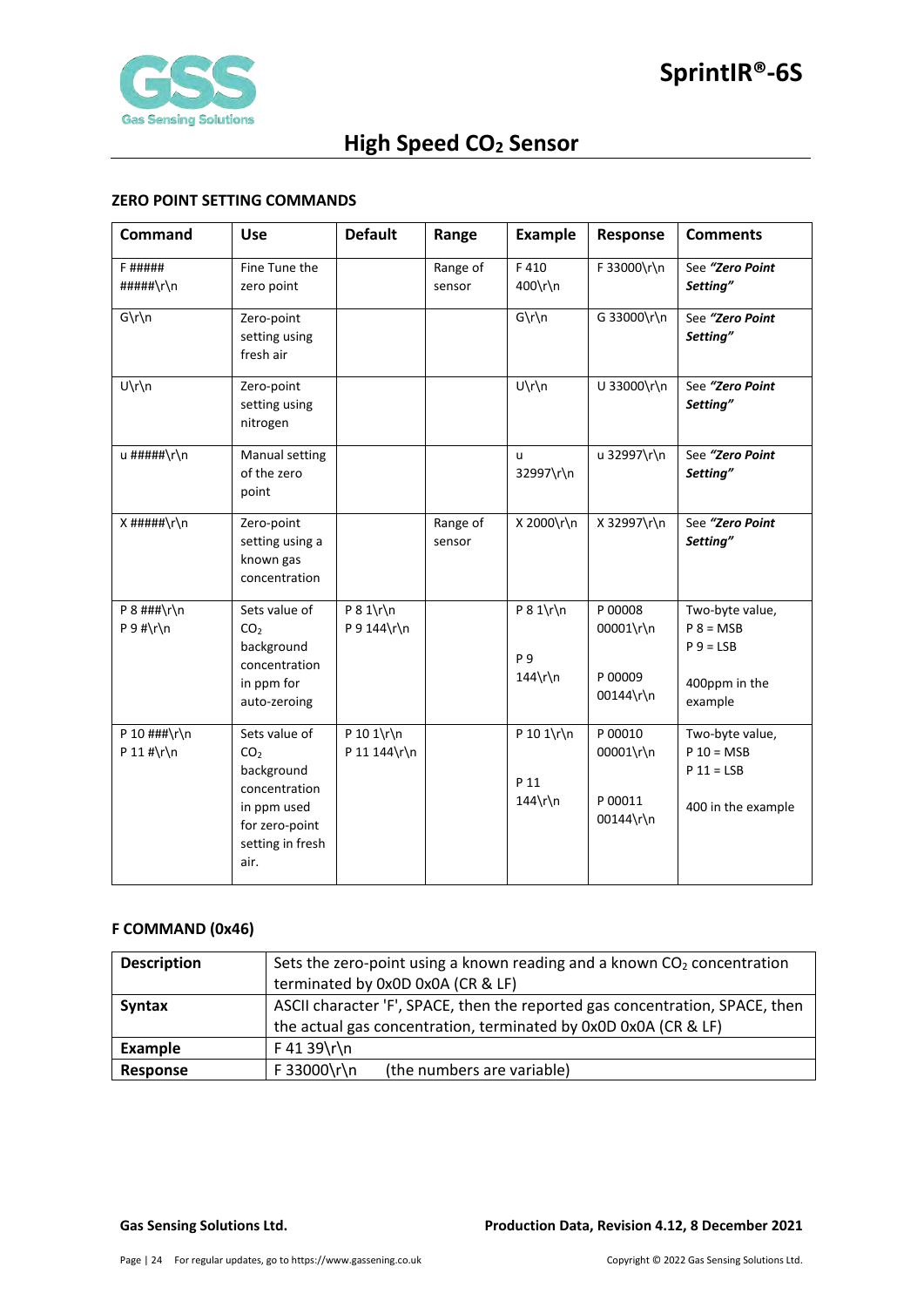

# <span id="page-24-0"></span>**G COMMAND (0x47)**

| <b>Description</b> | Sets the zero point assuming the sensor is in fresh air (typically 400ppm $CO2$ ). |  |  |
|--------------------|------------------------------------------------------------------------------------|--|--|
|                    | but level can be set by user - see P commands.)                                    |  |  |
| <b>Syntax</b>      | ASCII character 'G' terminated by 0x0D 0x0A (CR & LF)                              |  |  |
| Example            | $G\$ n                                                                             |  |  |
| Response           | G 33000\r\n<br>(the number is variable)                                            |  |  |

### <span id="page-24-1"></span>**U COMMAND (0x55)**

| <b>Description</b> | Sets the zero point assuming the sensor is in 0ppm $CO2$ such as nitrogen. |  |  |
|--------------------|----------------------------------------------------------------------------|--|--|
| <b>Syntax</b>      | ASCII Character 'U' terminated by 0x0D 0x0A (CR & LF)                      |  |  |
| Example            | $U\$ n                                                                     |  |  |
| Response           | U 32767\r\n<br>(the number is variable)                                    |  |  |

## <span id="page-24-2"></span>**u COMMAND (0x75)**

| <b>Description</b> | Forces a specific zero set point value.                                     |  |
|--------------------|-----------------------------------------------------------------------------|--|
|                    | Input value is scaled by CO <sub>2</sub> value multiplier, see '.' command. |  |
| <b>Syntax</b>      | ASCII character 'u', SPACE, then the gas concentration, terminated by 0x0D  |  |
|                    | 0x0A (CR & LF)                                                              |  |
| Example            | u 32767\r\n                                                                 |  |
| Response           | u 32767\r\n                                                                 |  |

## <span id="page-24-3"></span>**X COMMAND (0x58)**

| <b>Description</b> | Sets the zero point with the sensor in a known concentration of CO <sub>2</sub> . Input<br>value is scaled by CO <sub>2</sub> value multiplier, see '.' command. |
|--------------------|------------------------------------------------------------------------------------------------------------------------------------------------------------------|
| <b>Syntax</b>      | ASCII character 'X', SPACE, then the gas concentration, terminated by 0x0D<br>(CR & LF)                                                                          |
| Example            | X 1000\r\n                                                                                                                                                       |
| Response           | X 33000\r\n<br>(the number is variable).                                                                                                                         |

## <span id="page-24-4"></span>**P COMMAND - CO2 Level for Auto-Zeroing**

| <b>Description</b> | Sets the value of $CO2$ in ppm used for auto-zeroing.                                                      |
|--------------------|------------------------------------------------------------------------------------------------------------|
|                    | Input value is scaled by CO <sub>2</sub> value multiplier, see '.' command.                                |
| <b>Syntax</b>      | ASCII character 'P', SPACE, then 8, SPACE, then MSB terminated by 0x0D<br>0x0A (CR & LF)                   |
|                    | ASCII character 'P' then a space, then 9, then a space, then LSB terminated<br>by $0x0D$ $0x0A$ $(CR & E)$ |
| <b>Example</b>     | $P 8 0 \rln$<br>$P$ 9 40\r\n                                                                               |
| <b>Response</b>    | P 00008 00000\r\n<br>P 00009 00040\r\n                                                                     |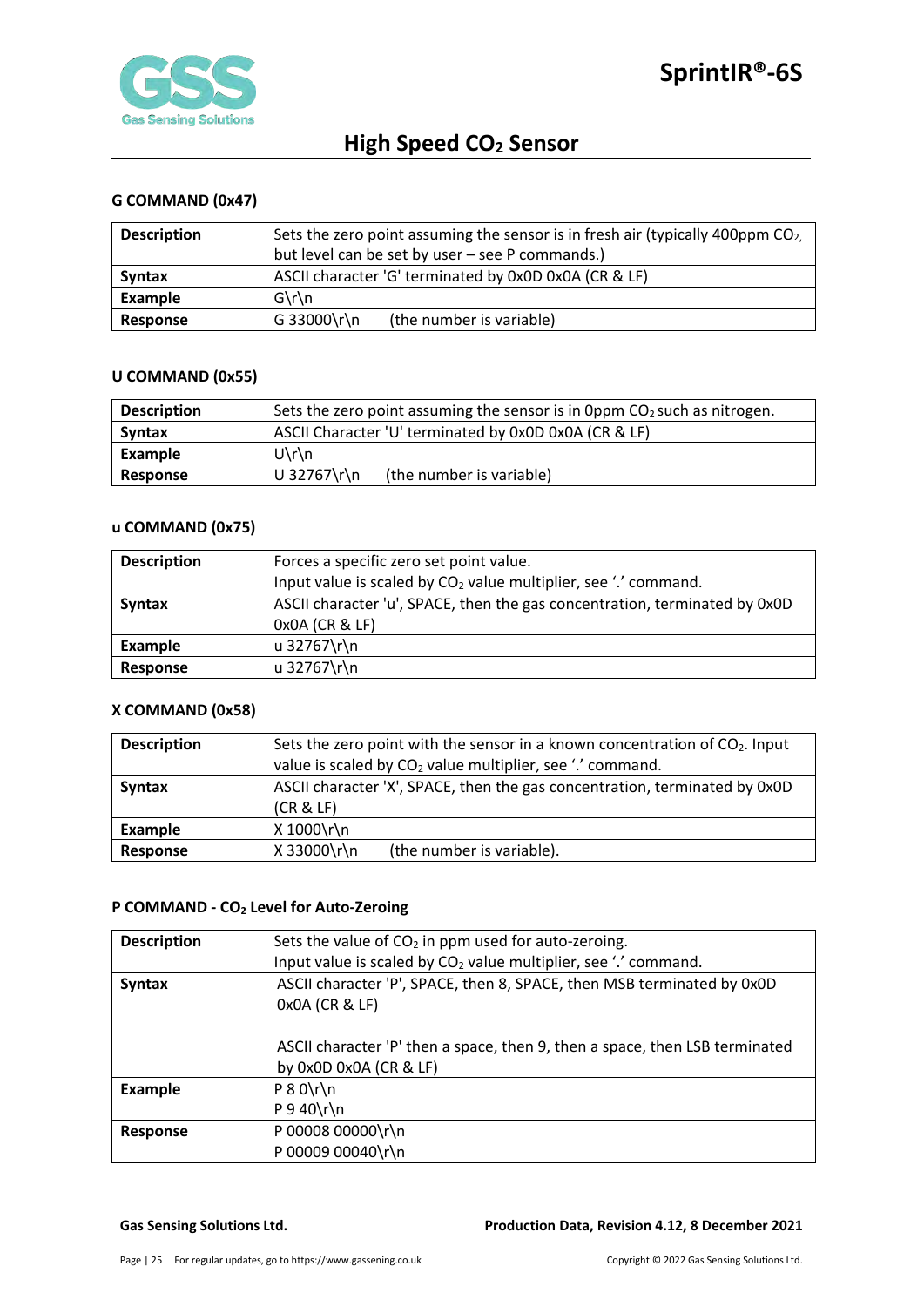

The value is entered as a two-byte word, MSB first.

MSB = Integer (Concentration/256) LSB = Concentration – (256\*MSB)

In the above example, target  $CO<sub>2</sub>$  background concentration is 400ppm.

MSB = Integer (400/256) = 1  $LSB = 400 - 256 = 144$ 

# <span id="page-25-0"></span>**P COMMAND – CO2 Level for Zero-Point Setting**

| <b>Description</b> | Sets value of $CO2$ in ppm for zero-point setting in fresh air.                           |
|--------------------|-------------------------------------------------------------------------------------------|
|                    | Input value is scaled by $CO2$ value multiplier, see '.' command.                         |
| <b>Syntax</b>      | ASCII character 'P', SPACE, then 10, SPACE, then MSB terminated by 0x0D<br>0x0A (CR & LF) |
|                    | ASCII character 'P', SPACE, then 11, SPACE, then LSB terminated by 0x0D<br>0x0A (CR & LF) |
| <b>Example</b>     | $P 10 7\$ r\                                                                              |
|                    | P 11 208\r\n                                                                              |
| Response           | P 00010 00007\r\n                                                                         |
|                    | P 00011 00208\r\n                                                                         |

MSB = Integer (Concentration/256) LSB = Concentration – (256\*MSB)

In the above example, target zero-point  $CO<sub>2</sub>$  concentration is 2000ppm.

MSB = Integer (2000/256) = 7  $LSB = 2000 - (256 * MSB) = 208$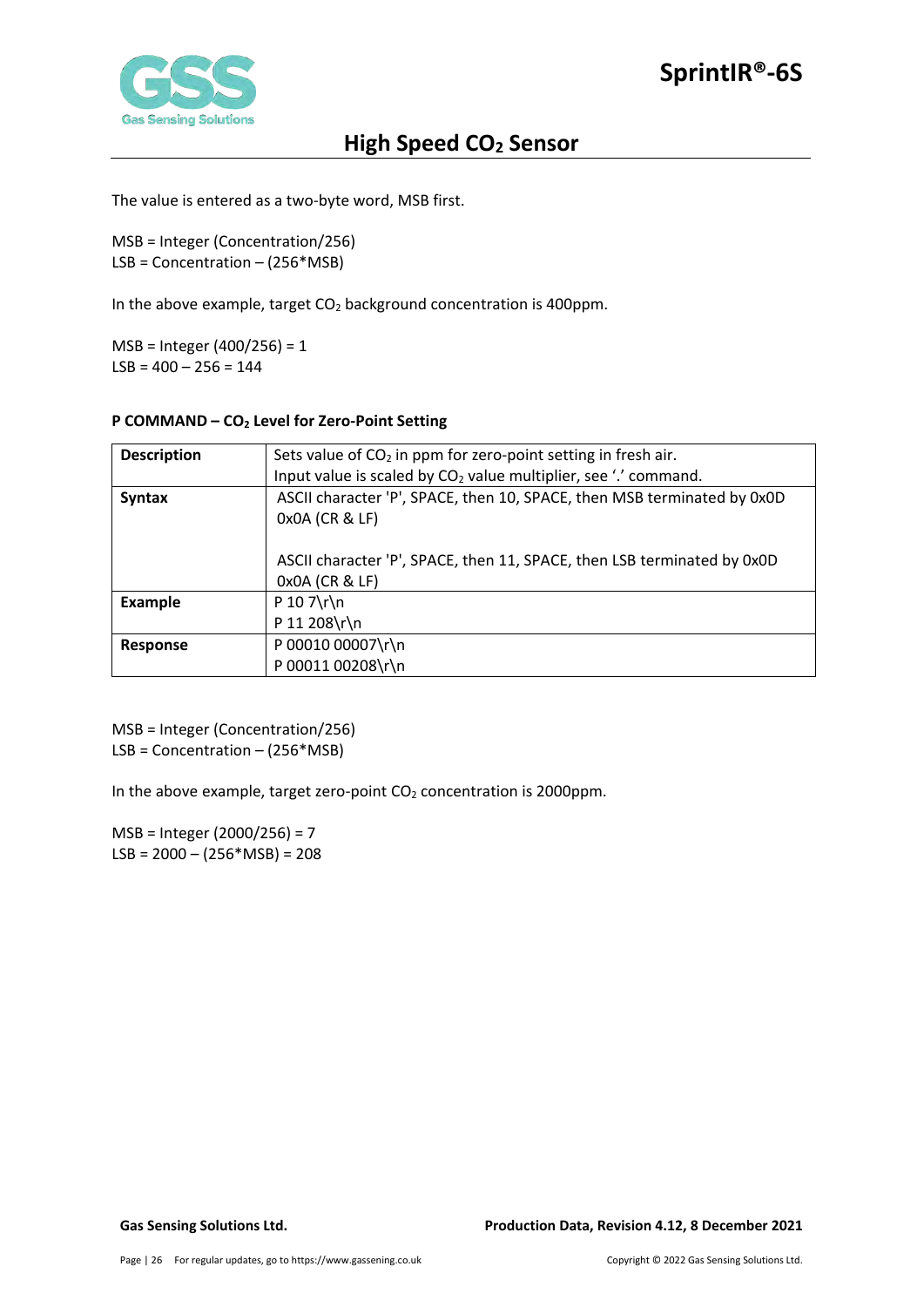

## <span id="page-26-0"></span>**AUTO-ZERO INTERVALS**

| <b>UART</b><br><b>Command</b> | <b>Use</b>                        | <b>Default</b> | Range | Example       | Response      | <b>Comments</b>                            |
|-------------------------------|-----------------------------------|----------------|-------|---------------|---------------|--------------------------------------------|
| @ #.# #.#\r\n                 | Auto-zero<br>interval<br>settings |                |       | @ 1.0 8.0\r\n | @ 1.0 8.0\r\n | See "Auto-Zero<br>Function" for<br>details |

#### <span id="page-26-1"></span>**@ COMMAND (0x2E)**

| <b>Description</b> | Set the 'Initial Interval' and 'Regular Interval' for auto-zero events. |  |  |
|--------------------|-------------------------------------------------------------------------|--|--|
| Syntax             | ASCII character '@', SPACE, decimal, SPACE, decimal terminated by 0x0D  |  |  |
|                    | 0x0A (CR & LF)                                                          |  |  |
| Example            | @ 1.0 8.0\r\n                                                           |  |  |
| <b>Response</b>    | @ 1.0 8.0\r\n<br>(the number mirrors the input value)                   |  |  |

Both the initial interval and regular interval are given in days. Both must be entered with a decimal point and one figure after the decimal point. In the above example, the auto-zero interval is set to 8 days, and the initial interval set to 1 day.

- On this sensor type, auto-zero is disabled by default
- To enable auto-zero, send interval as required  $@1.08.0\$ r $\n\$ n
- To disable auto-zero, send *@ 0\r\n*
- To determine the auto-zero configuration, send  $@{\rceil}$ n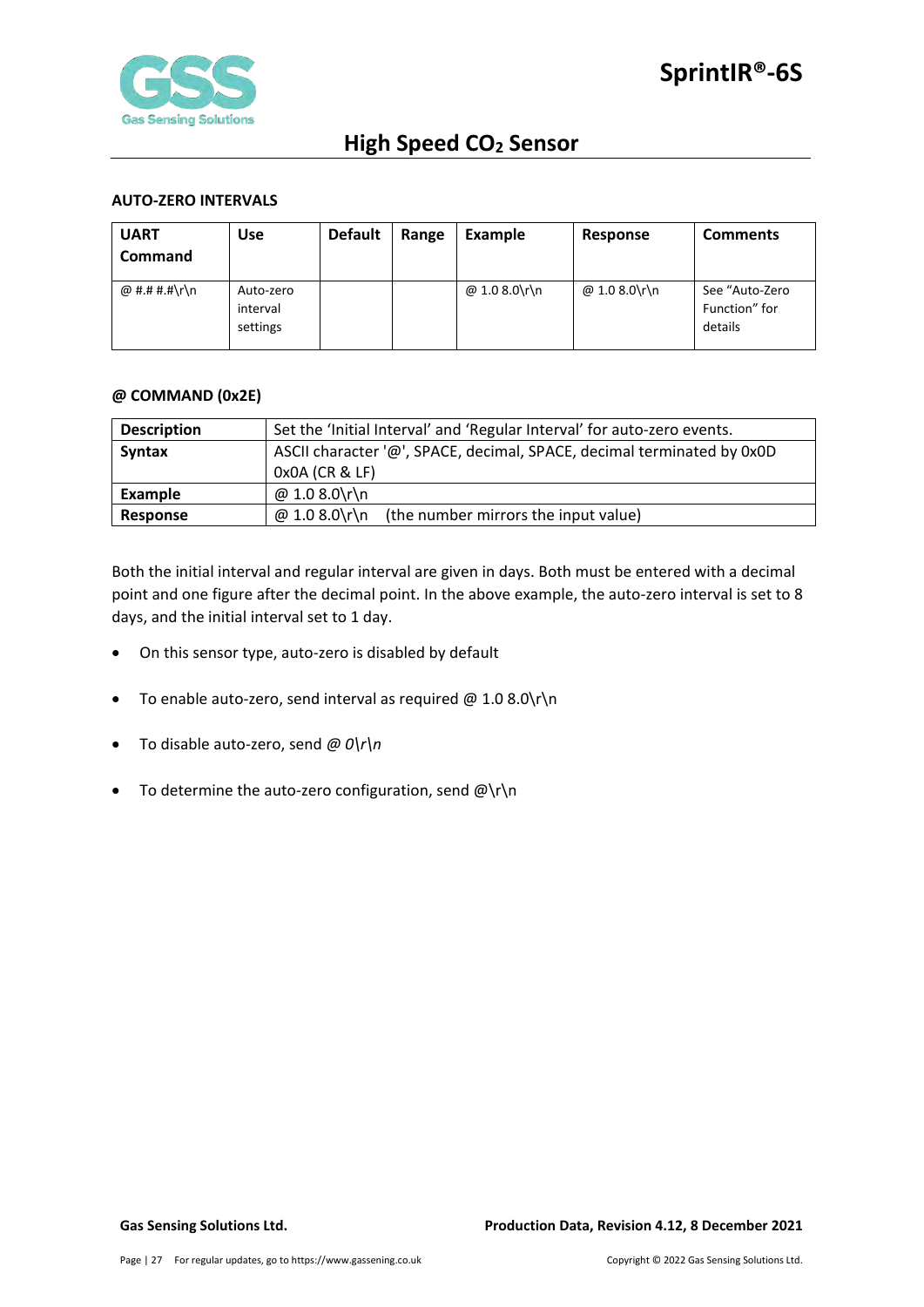

## <span id="page-27-0"></span>**PRESSURE AND CONCENTRATION COMPENSATION**

| <b>UART</b>   | <b>Use</b>                                                         | <b>Default</b> | Range   | Example       | Response    | <b>Comments</b>                                            |
|---------------|--------------------------------------------------------------------|----------------|---------|---------------|-------------|------------------------------------------------------------|
| Command       |                                                                    |                |         |               |             |                                                            |
| $S$ #####\r\n | Sets the pressure<br>and concentration<br>compensation value       | 8192           | 0-65536 | $S 8192\$ r\n | S 08192\r\n | See "Pressure and<br><b>Concentration</b><br>Compensation" |
| $s\$ n        | Returns the<br>pressure and<br>concentration<br>compensation value |                |         | $s\$ n        | s 08192\r\n | See "Pressure and<br><b>Concentration</b><br>Compensation" |

## <span id="page-27-1"></span>**S COMMAND (0x53)**

| <b>Description</b> | Set the 'Pressure and Concentration Compensation' value                |  |  |
|--------------------|------------------------------------------------------------------------|--|--|
| <b>Syntax</b>      | ASCII character 'S', SPACE, decimal, terminated by 0x0D 0x0A (CR & LF) |  |  |
| Example            | S 8192\r\n                                                             |  |  |
| Response           | S 08192\r\n<br>(the number mirrors the input value)                    |  |  |

# <span id="page-27-2"></span>**s COMMAND (0x73)**

| <b>Description</b> | Reports the 'Pressure and Concentration Compensation' value. |  |  |
|--------------------|--------------------------------------------------------------|--|--|
| <b>Syntax</b>      | ASCII Character 's', terminated by 0x0D 0x0A (CR & LF)       |  |  |
| Example            | $s\$ n                                                       |  |  |
| <b>Response</b>    | s 08192\r\n                                                  |  |  |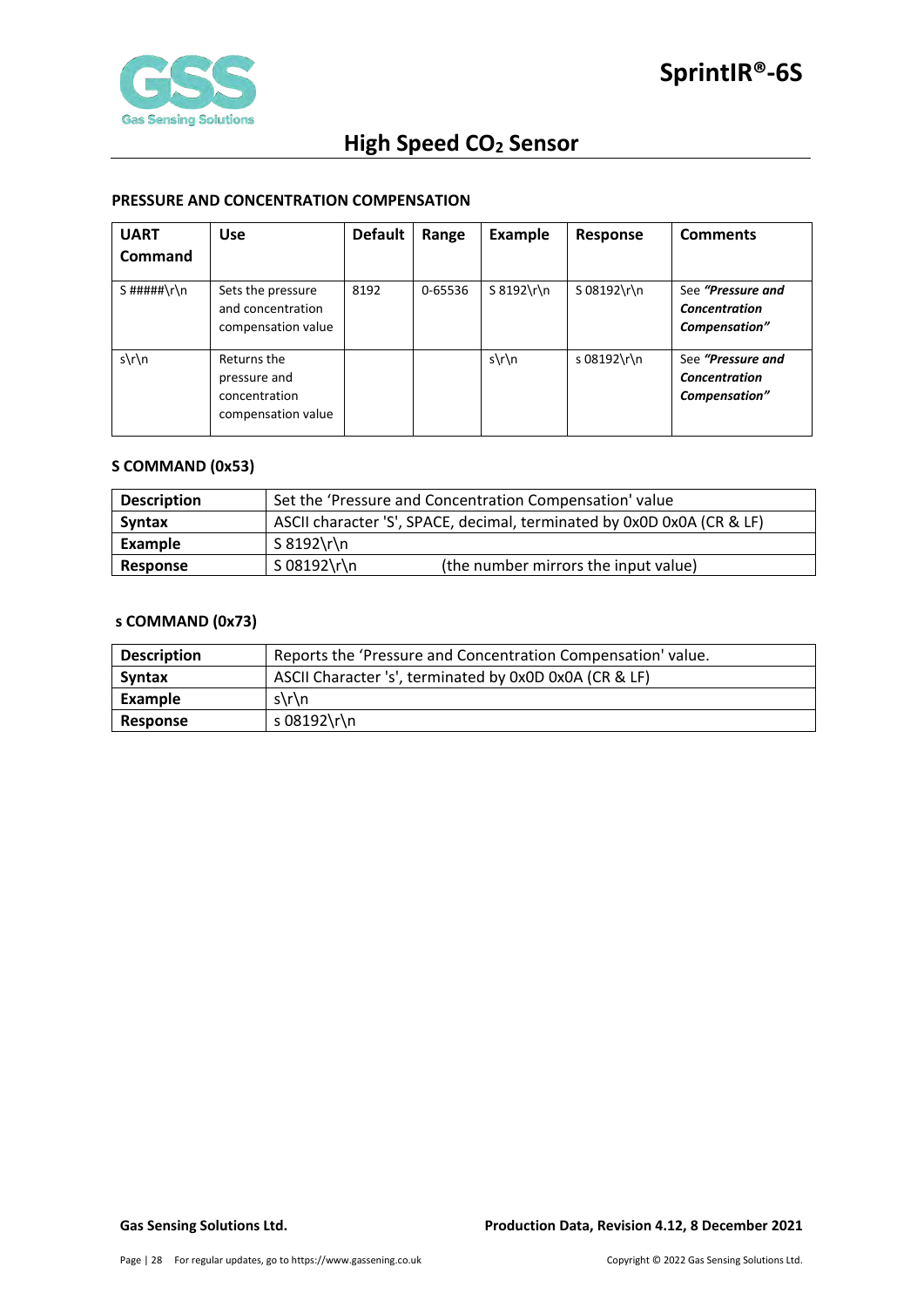

### <span id="page-28-0"></span>**MEASUREMENT DATA OUTPUTS**

The sensor can send multiple fields of data as a single string. Up to five data fields can be transmitted, programmable by the user. The number of fields and the type of data to be transmitted is defined by the "Mask Value" setting.

The output data format is as follows. Each field is identified by the Data Field Identifier character, followed by a space, followed by the five-digit number indicating the value of the parameter.

| Data Parameter                    | Data Field<br><b>Identifier</b> | <b>Mask</b><br>Value | <b>Description</b>                          |
|-----------------------------------|---------------------------------|----------------------|---------------------------------------------|
| D digitally filtered              | d                               | 2048                 | Reports a value related to the normalized   |
|                                   |                                 |                      | LED signal strength (smoothed)              |
| D unfiltered                      | D                               | 1024                 | Reports a value related to the normalized   |
|                                   |                                 |                      | LED signal strength                         |
| Zero Set Point                    | h                               | 256                  | Reports a value related to the normalized   |
|                                   |                                 |                      | LED signal strength                         |
| Sensor Temperature                | $\vee$                          | 128                  | Reports a value that varies inversely with  |
| (unfiltered)                      |                                 |                      | the sensor temperature.                     |
| LED Signal (digitally             | O                               | 32                   | Reports a value that gives an indication of |
| filtered)                         |                                 |                      | the LED signal strength (smoothed)          |
| LED Signal (unfiltered)           | $\Omega$                        | 16                   | Reports a value that gives an indication of |
|                                   |                                 |                      | the LED signal strength.                    |
| Sensor Temperature                | v                               | 8                    | Reports a value that varies inversely with  |
| (filtered)                        |                                 |                      | the sensor temperature. (smoothed)          |
| CO <sub>2</sub> Output (Filtered) | $\overline{z}$                  | 4                    | Filtered CO <sub>2</sub> reading            |
| $CO2$ Output                      | Z                               | $\overline{2}$       | Raw CO <sub>2</sub> reading, unfiltered     |
| (Unfiltered)                      |                                 |                      |                                             |

| <b>UART</b><br>Command | <b>Use</b>                                                                                          | <b>Default</b> | Range | Example                | Response    | <b>Comments</b>                                                         |
|------------------------|-----------------------------------------------------------------------------------------------------|----------------|-------|------------------------|-------------|-------------------------------------------------------------------------|
| M #####\r\n            | Sets the number of<br>measurement data<br>types output by<br>the sensor. #####<br>is the mask value | M 00006\r\n    |       | See "Output<br>Fields" | M #####\r\n | Sets the number of<br>measurement data<br>types output by<br>the sensor |

The required mask value is the sum of the 'Mask Value' for each field required. To output filtered and unfiltered  $CO<sub>2</sub>$  data, set M=6. Due to the sensor speed, no more than two output fields should be selected.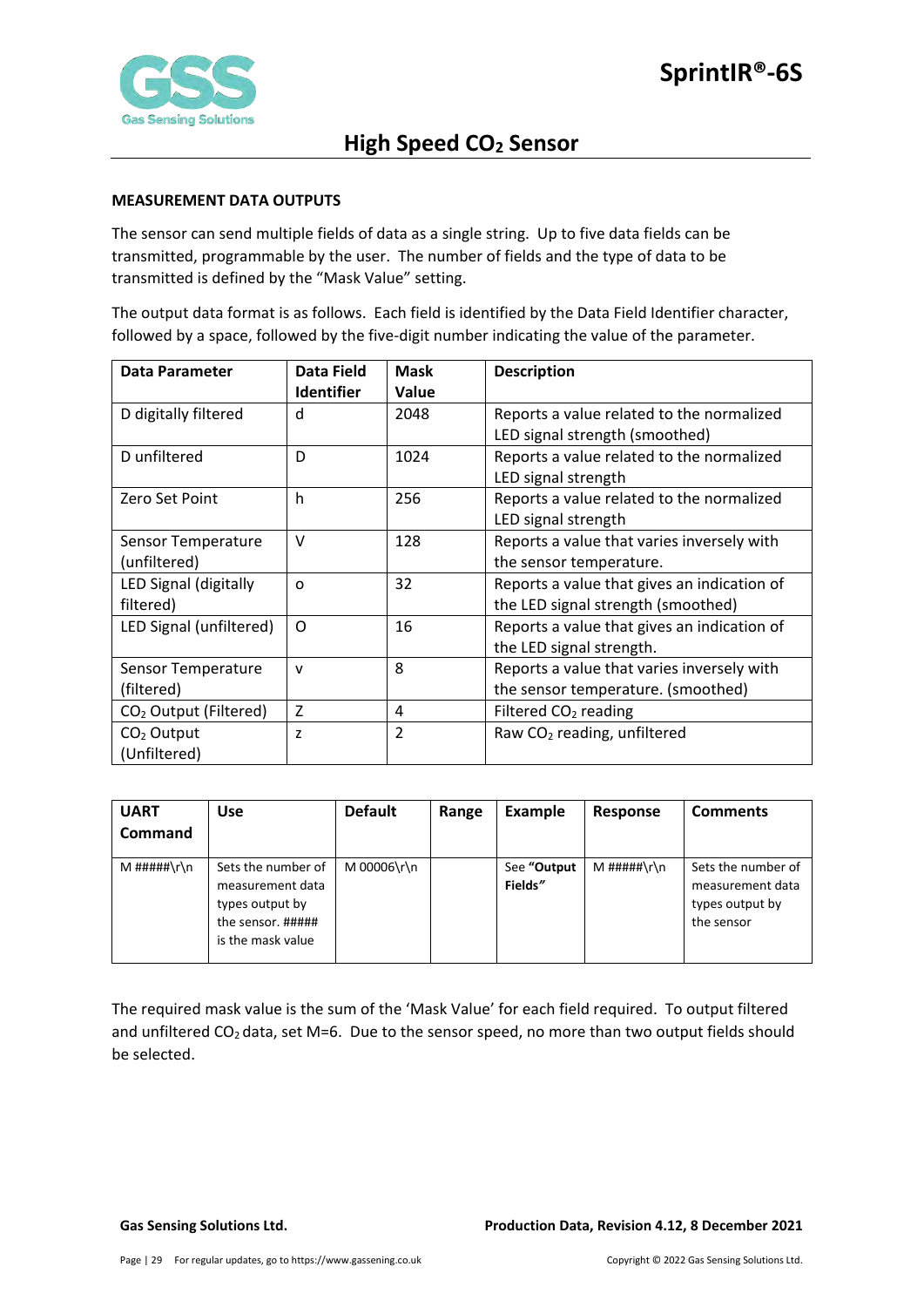

### <span id="page-29-0"></span>**M COMMAND**

| <b>Description</b> | Sets the type and number of data outputs                                  |
|--------------------|---------------------------------------------------------------------------|
| <b>Syntax</b>      | ASCII character 'M', SPACE, up to 5 digit number, terminated by 0x0D 0x0A |
|                    | (CR & E)                                                                  |
| Example            | $M_6\$                                                                    |
| Response           | M 00006\r\n                                                               |

#### <span id="page-29-1"></span>**Q COMMAND**

| <b>Description</b> | Reports the latest output data fields, defined by 'M'  |  |
|--------------------|--------------------------------------------------------|--|
| <b>Syntax</b>      | ASCII character 'Q', terminated by 0x0D 0x0A (CR & LF) |  |
| Example            | $Q\Gamma$                                              |  |
| <b>Response</b>    | Z 00010\r\n                                            |  |

## <span id="page-29-2"></span>**SERIAL NUMBER AND FIRMWARE VERSION**

| <b>UART</b> | <b>Use</b>                                                   | <b>Default</b> | Range | Example | Response             | <b>Comments</b> |
|-------------|--------------------------------------------------------------|----------------|-------|---------|----------------------|-----------------|
| Command     |                                                              |                |       |         |                      |                 |
| Y\r\n       | Return<br>firmware<br>version and<br>sensor serial<br>number |                |       | Y\r\n   | Returns two<br>lines |                 |

# <span id="page-29-3"></span>**Y COMMAND (0x59)**

| <b>Description</b> | The present version string for the firmware and serial number of the sensor. |
|--------------------|------------------------------------------------------------------------------|
| <b>Syntax</b>      | ASCII character 'Y', terminated by 0x0d 0x0a (CR & LF)                       |
| <b>Example</b>     | $Y\r\ln$                                                                     |
| <b>Response</b>    | Y, Aug 25 2021, 14: 19: 56, LP 15132                                         |
|                    | B 528148 00000                                                               |
|                    | Where;                                                                       |
|                    |                                                                              |
|                    | Aug 25 2021,14:19:56 is the firmware compile date and time                   |
|                    | LP15132 is the firmware revision                                             |
|                    | 528148 is the sensor ID                                                      |

N.B. This command returns two lines split by a carriage return line feed and terminated by a carriage return line feed. This command requires that the sensor has been stopped (see 'K' command).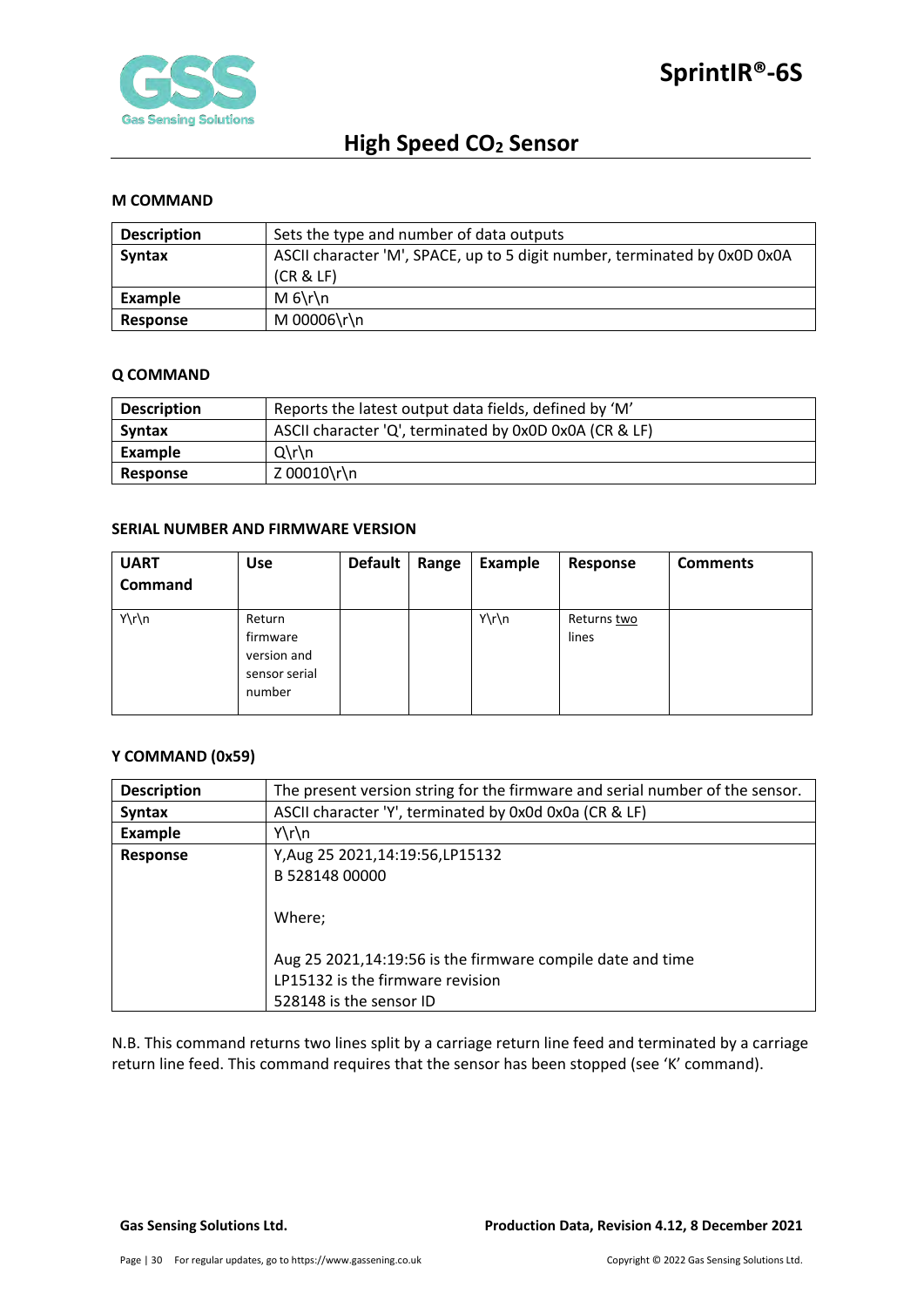

## <span id="page-30-0"></span>**CONNECTION DIAGRAM FOR UART INTERFACE**

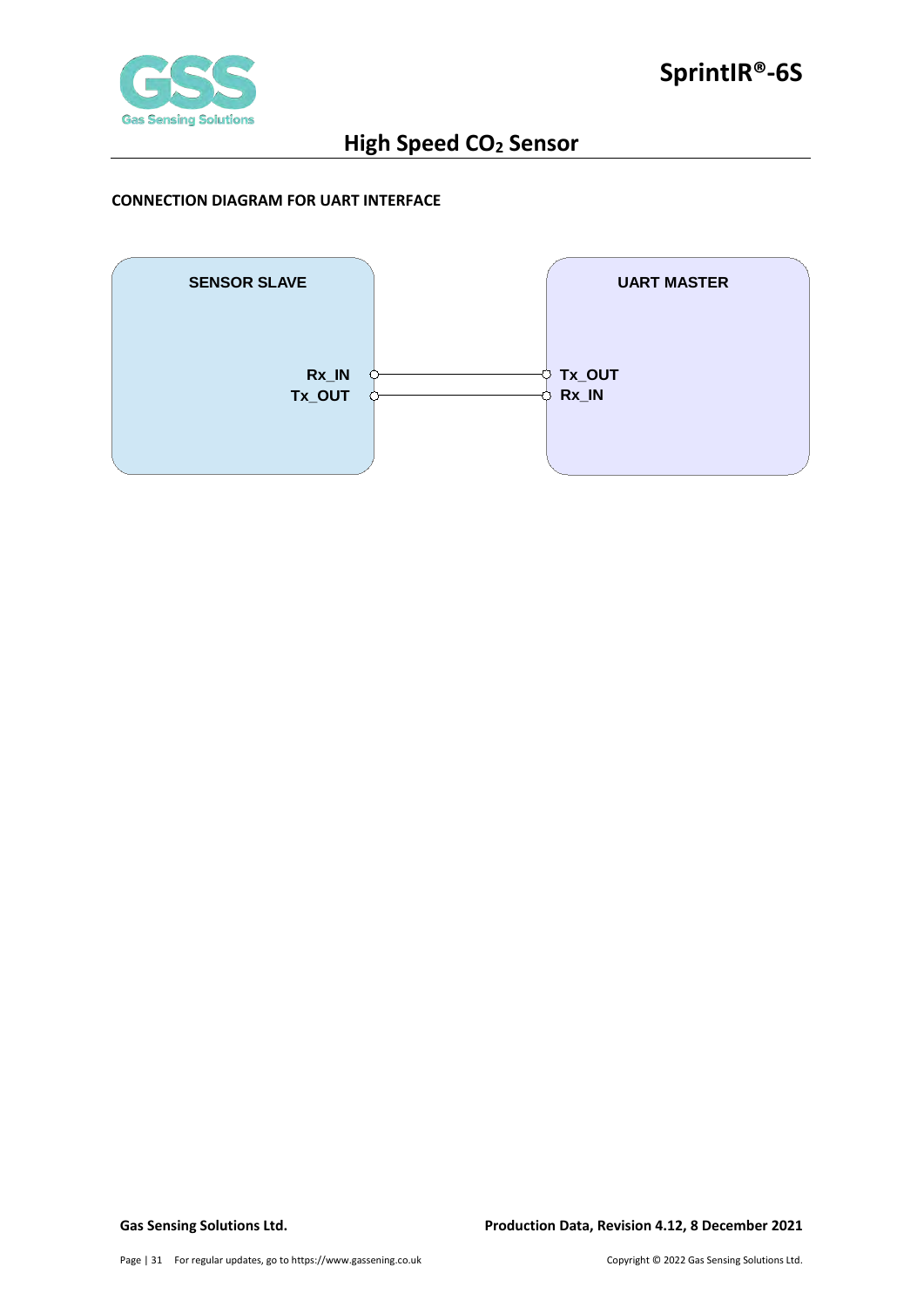

### <span id="page-31-0"></span>**IMPORTANT NOTICE**

Gas Sensing Solutions Ltd. (GSS) products and services are sold subject to GSS's terms and conditions of sale, delivery and payment supplied at the time of order acknowledgement. GSS warrants performance of its products to the specifications in effect at the date of shipment. GSS reserves the right to make changes to its products and specifications or to discontinue any product or service without notice.

Customers should therefore obtain the latest version of relevant information from GSS to verify that the information is current. Testing and other quality control techniques are utilised to the extent GSS deems necessary to support its warranty. Specific testing of all parameters of each device is not necessarily performed unless required by law or regulation. In order to minimise risks associated with customer applications, the customer must use adequate design and operating safeguards to minimise inherent or procedural hazards. GSS is not liable for applications assistance or customer product design. The customer is solely responsible for its selection and use of GSS products. GSS is not liable for such selection or use nor for use of any circuitry other than circuitry entirely embodied in a GSS product.

GSS products are not intended for use in life support systems, appliances, nuclear systems or systems where malfunction can reasonably be expected to result in personal injury, death or severe property or environmental damage. Any use of products by the customer for such purposes is at the customer's own risk.

GSS does not grant any licence (express or implied) under any patent right, copyright, mask work right or other intellectual property right of GSS covering or relating to any combination, machine, or process in which its products or services might be or are used. Any provision or publication of any third party's products or services does not constitute GSS's approval, licence, warranty or endorsement thereof. Any third party trademarks contained in this document belong to the respective third-party owner.

Reproduction of information from GSS datasheets is permissible only if reproduction is without alteration and is accompanied by all associated copyright, proprietary and other notices (including this notice) and conditions. GSS is not liable for any unauthorised alteration of such information or for any reliance placed thereon.

Any representations made, warranties given, and/or liabilities accepted by any person which differ from those contained in this datasheet or in GSS's standard terms and conditions of sale, delivery and payment are made, given and/or accepted at that person's own risk. GSS is not liable for any such representations, warranties or liabilities or for any reliance placed thereon by any person.

#### <span id="page-31-1"></span>**ADDRESS**

Gas Sensing Solutions Ltd. Grayshill Road Cumbernauld G68 9HQ United Kingdom